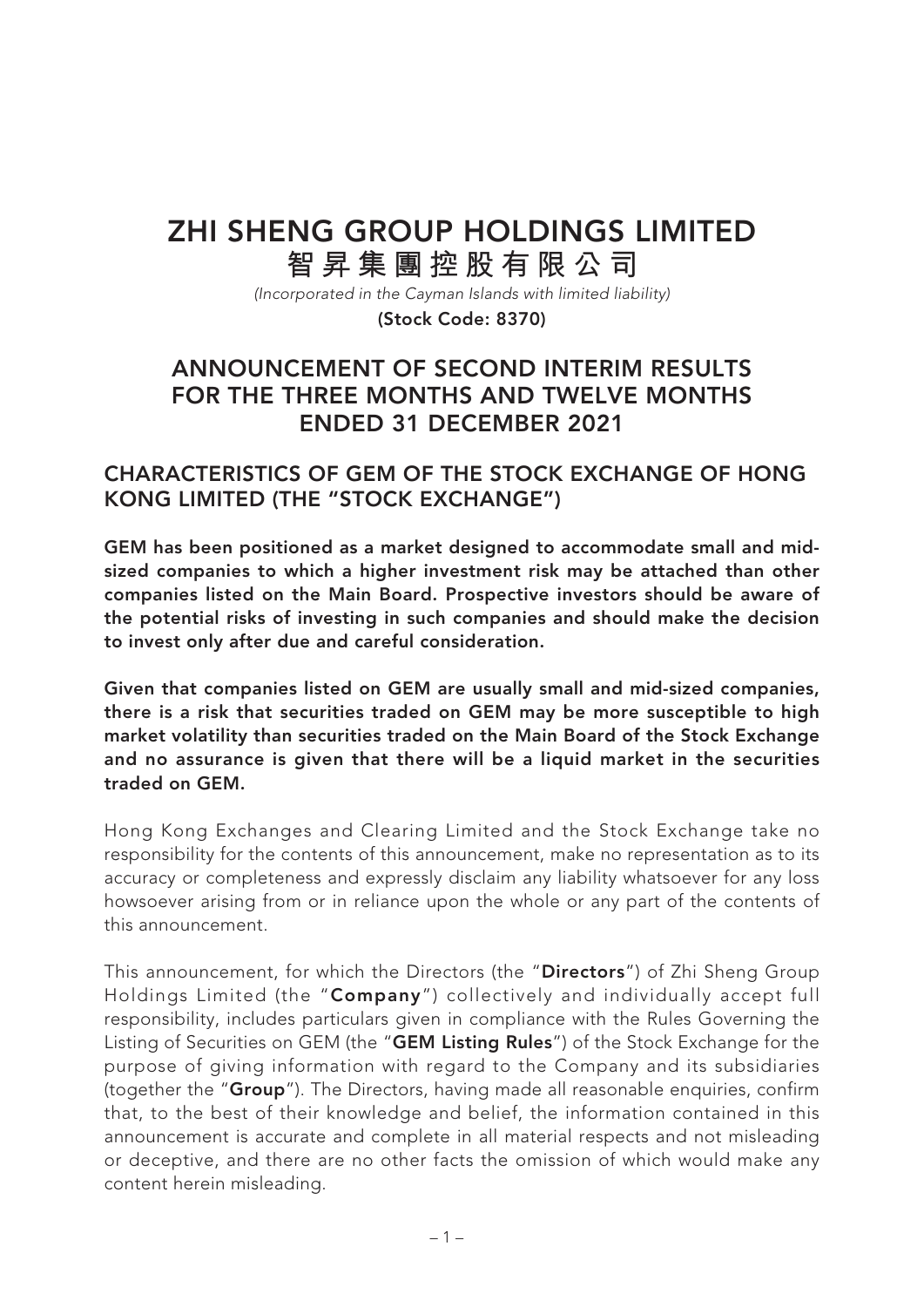# **FINANCIAL RESULTS**

The board of Directors of the Company (the "**Board**") is pleased to announce the unaudited condensed consolidated results of the Group for the three months and the twelve months ended 31 December 2021, together with the comparative audited figures for Year 2020 as follows:

## **CONDENSED CONSOLIDATED STATEMENT OF PROFIT OR LOSS AND OTHER COMPREHENSIVE INCOME**

FOR THE THREE MONTHS AND THE TWELVE MONTHS ENDED 31 DECEMBER 2021

|                                                                                                                                                                                        |              | <b>Ended 31 December</b><br><b>Three</b><br>Three |                                  | <b>Ended 31 December</b><br><b>Twelve</b>           |                                |
|----------------------------------------------------------------------------------------------------------------------------------------------------------------------------------------|--------------|---------------------------------------------------|----------------------------------|-----------------------------------------------------|--------------------------------|
|                                                                                                                                                                                        | <b>Notes</b> | months<br>2021<br><b>RMB'000</b>                  | months<br>2020<br><b>RMB'000</b> | months<br>2021<br><b>RMB'000</b><br><b>Restated</b> | Year<br>2020<br><b>RMB'000</b> |
|                                                                                                                                                                                        |              | (Unaudited)                                       | (Unaudited)                      | (Unaudited)                                         | (Audited)                      |
| Revenue                                                                                                                                                                                | 5            | 25,441                                            | 23,988                           | 74,296                                              | 82,419                         |
| Cost of sales                                                                                                                                                                          |              | (25, 222)                                         | (30, 513)                        | (71,689)                                            | (76, 528)                      |
| Gross profit                                                                                                                                                                           |              | 219                                               | (6, 525)                         | 2,607                                               | 5,891                          |
| Other income<br>Selling and distribution expenses<br>Administrative and other expenses<br>Impairment loss on trade and                                                                 |              | 1,666<br>(2,300)<br>(7,085)                       | 1,476<br>(2,091)<br>(4, 107)     | 5,511<br>(7, 958)<br>(29, 902)                      | 3,808<br>(8,675)<br>(22, 589)  |
| other receivables<br>Finance costs                                                                                                                                                     |              | (3,006)<br>(2, 208)                               | (200)<br>(695)                   | (6, 209)<br>(5,043)                                 | (1, 515)<br>(4, 576)           |
| Loss before income tax<br>Income tax credit                                                                                                                                            | 6            | (12, 714)<br>679                                  | (12, 142)<br>573                 | (40, 994)<br>1,606                                  | (27, 656)<br>703               |
| Loss for the period attributable to<br>the owners of the Company                                                                                                                       |              | (12, 035)                                         | (11, 569)                        | (39, 388)                                           | (26, 953)                      |
| Other comprehensive income/<br>(loss) for the period:<br>Item that may be reclassified<br>subsequently to profit or loss:<br>Exchange differences on<br>translating foreign operations |              | 972                                               | (546)                            | 935                                                 | (824)                          |
| Total comprehensive loss<br>for the period attributable to<br>the owners of the Company                                                                                                |              | (11,063)                                          | (12, 115)                        | (38, 453)                                           | (27, 777)                      |
| Loss per share<br>- Basic and diluted (RMB cents)                                                                                                                                      | 8            | (1.33)                                            | (1.28)                           | (4.34)                                              | (2.98)                         |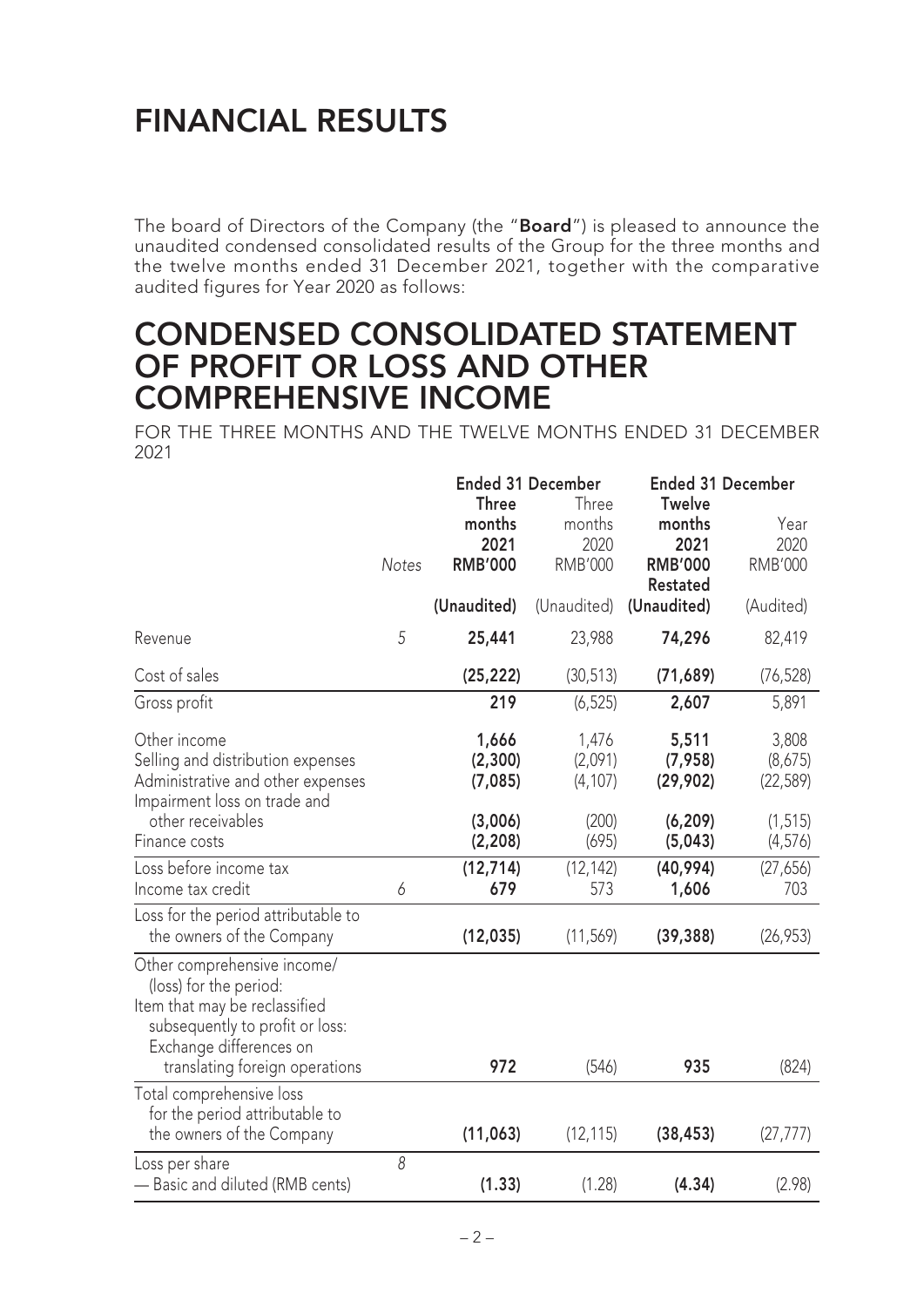# **CONDENSED CONSOLIDATED STATEMENT OF FINANCIAL POSITION**

AS AT 31 DECEMBER 2021

| Total assets less current liabilities                      |              | 215,172        | 196,396        |
|------------------------------------------------------------|--------------|----------------|----------------|
| Net current assets                                         |              | 63,524         | 72,806         |
| Total current liabilities                                  |              | 42,836         | 68,901         |
| Tax payable                                                |              | 23             | 2              |
| Convertible bonds                                          |              | 819            |                |
| Lease liabilities                                          |              | 4,949          | 14,861         |
| Bank borrowings                                            |              |                | 30,000         |
| Trade and other payables                                   | 10           | 28,526         | 21,156         |
| Contract liabilities                                       |              | 8,519          | 2,882          |
| <b>Current liabilities</b>                                 |              |                |                |
| <b>Total assets</b>                                        |              | 258,008        | 265,297        |
| Total current assets                                       |              | 106,360        | 141,707        |
| Cash and cash equivalents                                  |              | 45,471         | 64,552         |
| Trade, lease and other receivables                         | 9            | 45,996         | 58,820         |
| Contract assets                                            |              | 2,502          | 2,668          |
| Inventories                                                |              | 12,391         | 15,667         |
| <b>Current assets</b>                                      |              |                |                |
| Total non-current assets                                   |              | 151,648        | 123,590        |
| Goodwill                                                   |              | 30,827         | 30,827         |
| Long-term loan receivables                                 |              | 50,000         |                |
| Intangible asset                                           |              | 2,644          | 8,251          |
| Right-of-use assets                                        |              | 23,072         | 37,613         |
| <b>Non-current assets</b><br>Property, plant and equipment |              | 45,105         | 46,899         |
| <b>ASSETS AND LIABILITIES</b>                              |              |                |                |
|                                                            |              | (Unaudited)    | (Audited)      |
|                                                            | <b>Notes</b> | <b>RMB'000</b> | <b>RMB'000</b> |
|                                                            |              | 2021           | 2020           |
|                                                            |              | 31 December    | 31 December    |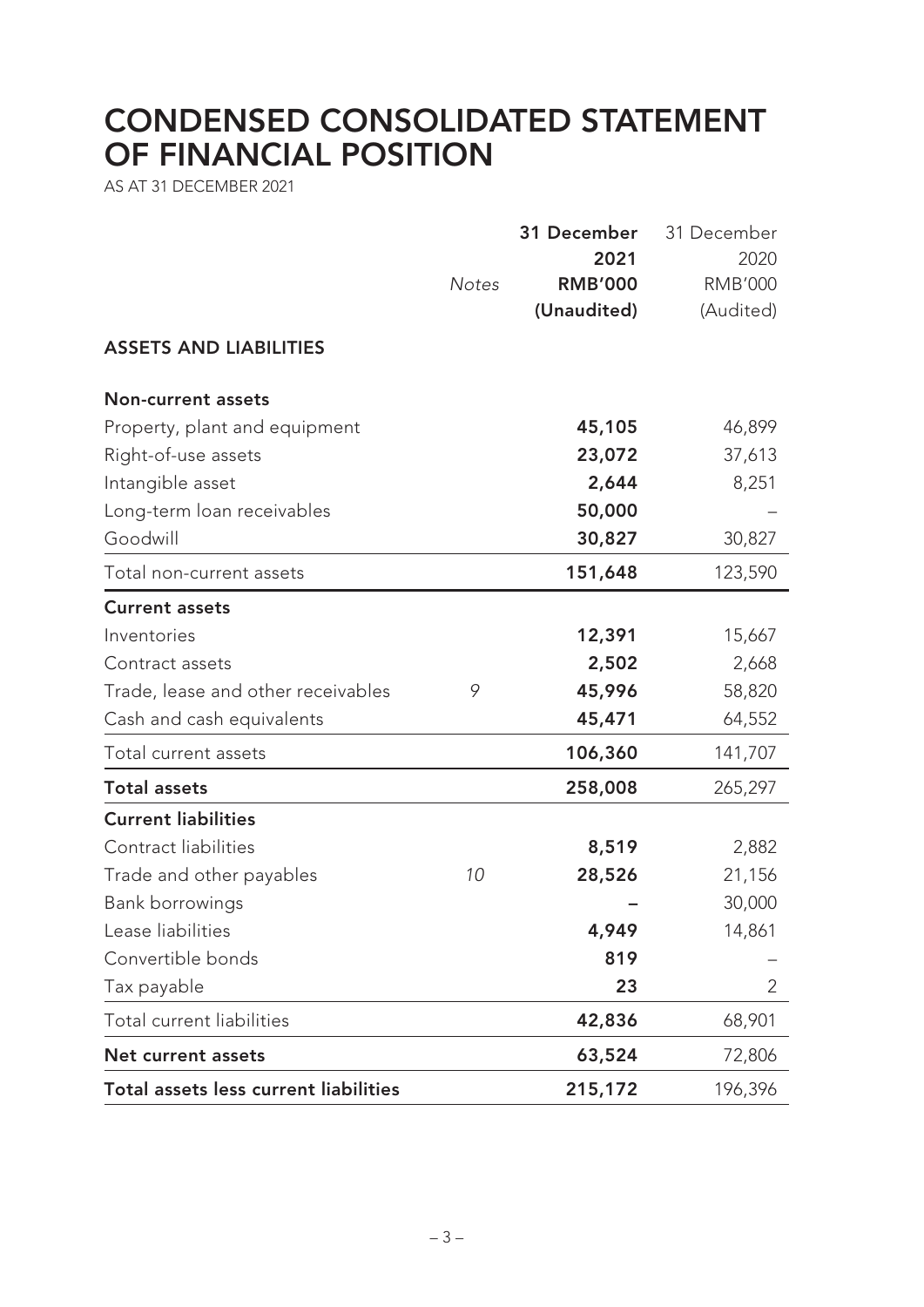# **CONDENSED CONSOLIDATED STATEMENT OF FINANCIAL POSITION**

AS AT 31 DECEMBER 2021

|                                   |              | 31 December    | 31 December    |
|-----------------------------------|--------------|----------------|----------------|
|                                   |              | 2021           | 2020           |
|                                   | <b>Notes</b> | <b>RMB'000</b> | <b>RMB'000</b> |
|                                   |              | (Unaudited)    | (Audited)      |
| <b>Non-current liabilities</b>    |              |                |                |
| Lease liabilities                 |              | 5,486          | 10,088         |
| Convertible bonds                 |              | 57,611         | 7,041          |
| Deferred tax liabilities          |              | 5,405          | 7,044          |
| Total non-current liabilities     |              | 68,502         | 24,173         |
| <b>Total liabilities</b>          |              | 111,338        | 93,074         |
| <b>NET ASSETS</b>                 |              | 146,670        | 172,223        |
| <b>EQUITY</b>                     |              |                |                |
| Equity attributable to the owners |              |                |                |
| of the Company                    |              |                |                |
| Share capital                     |              | 8,016          | 8,016          |
| Reserves                          |              | 138,654        | 164,207        |
| <b>TOTAL EQUITY</b>               |              | 146,670        | 172,223        |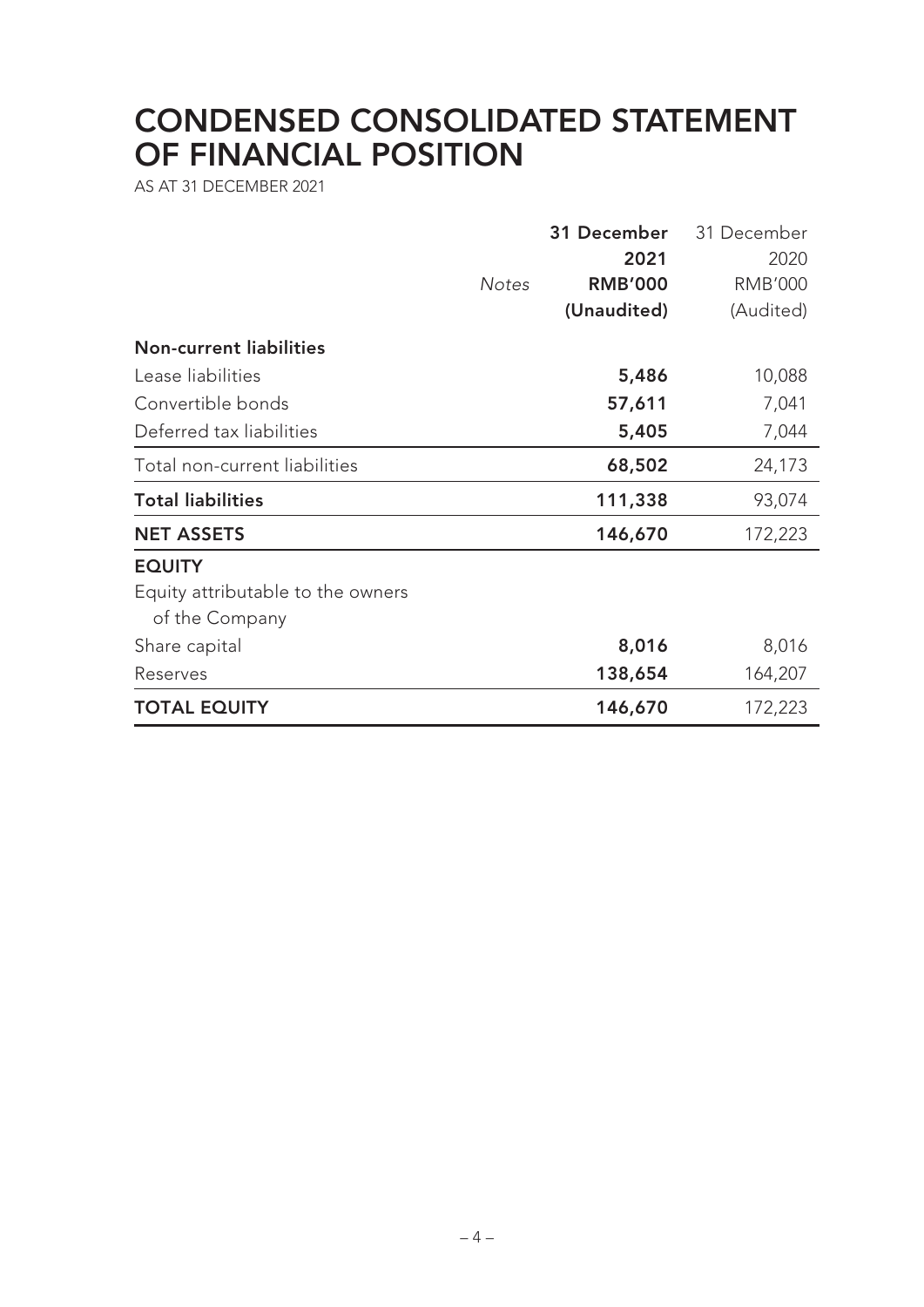# **CONDENSED CONSOLIDATED STATEMENT OF CHANGES IN EQUITY**

FOR THE TWELVE MONTHS ENDED 31 DECEMBER 2021

|                                                                                             | Share<br>capital<br><b>RMB'000</b> | Share<br>premium<br><b>RMB'000</b> | Convertible<br>bond<br>equity<br>reserve<br><b>RMB'000</b> | Share<br>option<br>reserve<br>RMB'000 | Other<br>reserve<br><b>RMB'000</b> | Statutory<br>reserve<br><b>RMB'000</b> | Foreign<br>reserve<br><b>RMB'000</b> | Retained<br>earnings/<br>exchange (Accumulated<br>losses)<br><b>RMB'000</b> | Total<br>RMB'000         |
|---------------------------------------------------------------------------------------------|------------------------------------|------------------------------------|------------------------------------------------------------|---------------------------------------|------------------------------------|----------------------------------------|--------------------------------------|-----------------------------------------------------------------------------|--------------------------|
| As at 1 January 2020                                                                        |                                    |                                    |                                                            |                                       |                                    |                                        |                                      |                                                                             |                          |
| (Audited, restated)                                                                         | 7,100                              | 163,826                            |                                                            |                                       | (11, 131)                          | 4,158                                  | (8,579)                              | 13,003                                                                      | 168,377                  |
| Loss for the period                                                                         |                                    |                                    |                                                            |                                       |                                    |                                        |                                      | (26, 953)                                                                   | (26, 953)                |
| Other comprehensive income:<br>Exchange difference                                          |                                    |                                    |                                                            |                                       |                                    |                                        |                                      |                                                                             |                          |
| on translating<br>foreign operations                                                        |                                    |                                    |                                                            |                                       |                                    |                                        | (824)                                |                                                                             | (824)                    |
| Total comprehensive expense<br>for the period                                               | $\overline{a}$                     |                                    | $\overline{\phantom{0}}$                                   | $\overline{\phantom{0}}$              | -                                  | $\overline{\phantom{a}}$               | (824)                                | (26, 953)                                                                   | (27, 777)                |
| Issue of consideration shares                                                               | 916                                | 23,370                             |                                                            |                                       |                                    |                                        |                                      |                                                                             | 24,286                   |
| Issue of convertible bonds                                                                  | $\overline{a}$                     | L,                                 | 7,337                                                      |                                       |                                    |                                        |                                      | ÷,                                                                          | 7,337                    |
| Transfer to statutory reserve                                                               |                                    |                                    |                                                            |                                       |                                    | 340                                    |                                      | (340)                                                                       |                          |
| As at 31 December 2020                                                                      |                                    |                                    |                                                            |                                       |                                    |                                        |                                      |                                                                             |                          |
| (Audited)                                                                                   | 8,016                              | 187,196                            | 7,337                                                      |                                       | (11, 131)                          | 4,498                                  | (9,403)                              | (14, 290)                                                                   | 172,223                  |
| As at 1 January 2021                                                                        |                                    |                                    |                                                            |                                       |                                    |                                        |                                      |                                                                             |                          |
| (Audited)                                                                                   | 8,016                              | 187,196                            | 7,337                                                      |                                       | (11, 131)                          | 4,498                                  | (9, 403)                             | (14, 290)                                                                   | 172,223                  |
| Loss for the period<br>Other comprehensive income:<br>Exchange difference<br>on translating |                                    |                                    |                                                            |                                       |                                    |                                        |                                      | (39, 388)                                                                   | (39, 388)                |
| foreign operations                                                                          |                                    |                                    |                                                            |                                       |                                    |                                        | 935                                  |                                                                             | 935                      |
| Total comprehensive expense                                                                 |                                    |                                    |                                                            |                                       |                                    |                                        |                                      |                                                                             |                          |
| for the period                                                                              |                                    |                                    |                                                            |                                       |                                    |                                        | 935                                  | (39, 388)                                                                   | (38, 453)                |
| Recognition of equity-settled<br>share-based payment                                        |                                    |                                    |                                                            |                                       |                                    |                                        |                                      |                                                                             |                          |
| expense                                                                                     |                                    |                                    | $\qquad \qquad \blacksquare$                               | 11,838                                |                                    |                                        |                                      | ÷                                                                           | 11,838                   |
| Issue of convertible bonds                                                                  |                                    | -                                  | 1,062                                                      |                                       |                                    |                                        | $\overline{a}$                       | ÷,                                                                          | 1,062                    |
| Transfer to statutory reserve                                                               | $\blacksquare$                     | $\overline{\phantom{a}}$           | ÷,                                                         | ÷,                                    | -                                  | 74                                     | $\overline{\phantom{m}}$             | (74)                                                                        | $\overline{\phantom{0}}$ |
| As at 31 December 2021                                                                      |                                    |                                    |                                                            |                                       |                                    |                                        |                                      |                                                                             |                          |
| (Unaudited)                                                                                 | 8,016                              | 187,196                            | 8,399                                                      | 11,838                                | (11, 131)                          | 4,572                                  | (8, 468)                             | (53, 752)                                                                   | 146,670                  |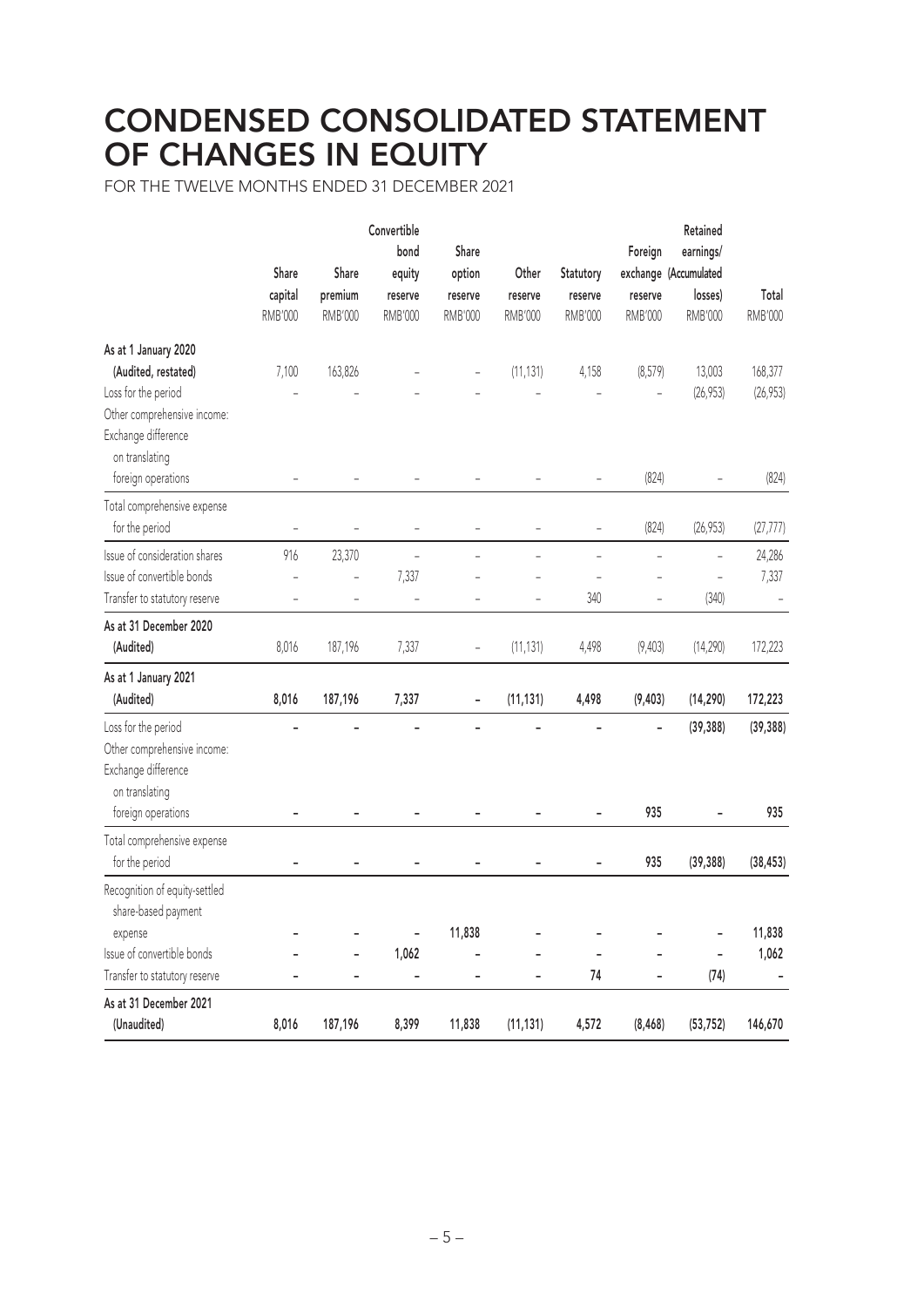FOR THE TWELVE MONTHS ENDED 31 DECEMBER 2021

### **1. CORPORATE INFORMATION**

The Company was incorporated in the Cayman Islands with limited liability on 4 March 2016. The address of its registered office is Windward 3, Regatta Office Park, P.O. Box 1350, Grand Cayman KY1-1108, Cayman Islands. Its principal place of business in Hong Kong is at Room 747, 7/F, Star House, 3 Salisbury Road, Kowloon, Hong Kong and its headquarters is at 3/F, 222 Tianren Road, Gaoxin District, Chengdu City, Sichuan Province, the People's Republic of China (the "**PRC**").

The Company is an investment holding company. The Group is principally engaged in the manufacture and sales of furniture products in the PRC; and started to engage in data centre business in the PRC and Hong Kong from January 2020.

The shares of the Company were listed on GEM on 20 January 2017.

### **2. CHANGE OF FINANCIAL YEAR END DATE**

Pursuant to the resolution of the Board of the Company dated 17 November 2021, the financial year end date of the Company has been changed from 31 December to 30 June. Accordingly, the next published audited financial statements of the Group will cover 18 months' period from 1 January 2021 to 30 June 2022. Therefore, the financial period of this interim report covers the twelve months ended 31 December 2021 and comparable data covers the year ended 31 December 2020.

### **3. BASIS OF PREPARATION**

The Group's unaudited condensed consolidated financial statements for the twelve months ended 31 December 2020 and 2021 have been prepared in accordance with the Hong Kong Accounting Standard 34 ("**HKAS34**") issued by the Hong Kong Institute of Certified Public Accountants ("**HKICPA**") and disclosure requirements of the Rules Governing the Listing of Securities on GEM of the Stock Exchange.

Other than the adoption of the new and revised Hong Kong Financial Reporting Standards ("**HKFRSs**") effective during the accounting period from 1 January 2021, the basis of preparation and accounting policies adopted in the preparation of such unaudited condensed consolidated financial statements are the same as those followed in the preparation of the financial statements of the Group for the year ended 31 December 2020.

The adoption of the new and revised HKFRSs has no material impact on such unaudited condensed consolidated financial statements. The Group has not early adopted the new and revised HKFRSs which have been issued but not yet effective during the current accounting period of the Group.

The unaudited condensed consolidated financial statements have been prepared on the historical cost basis.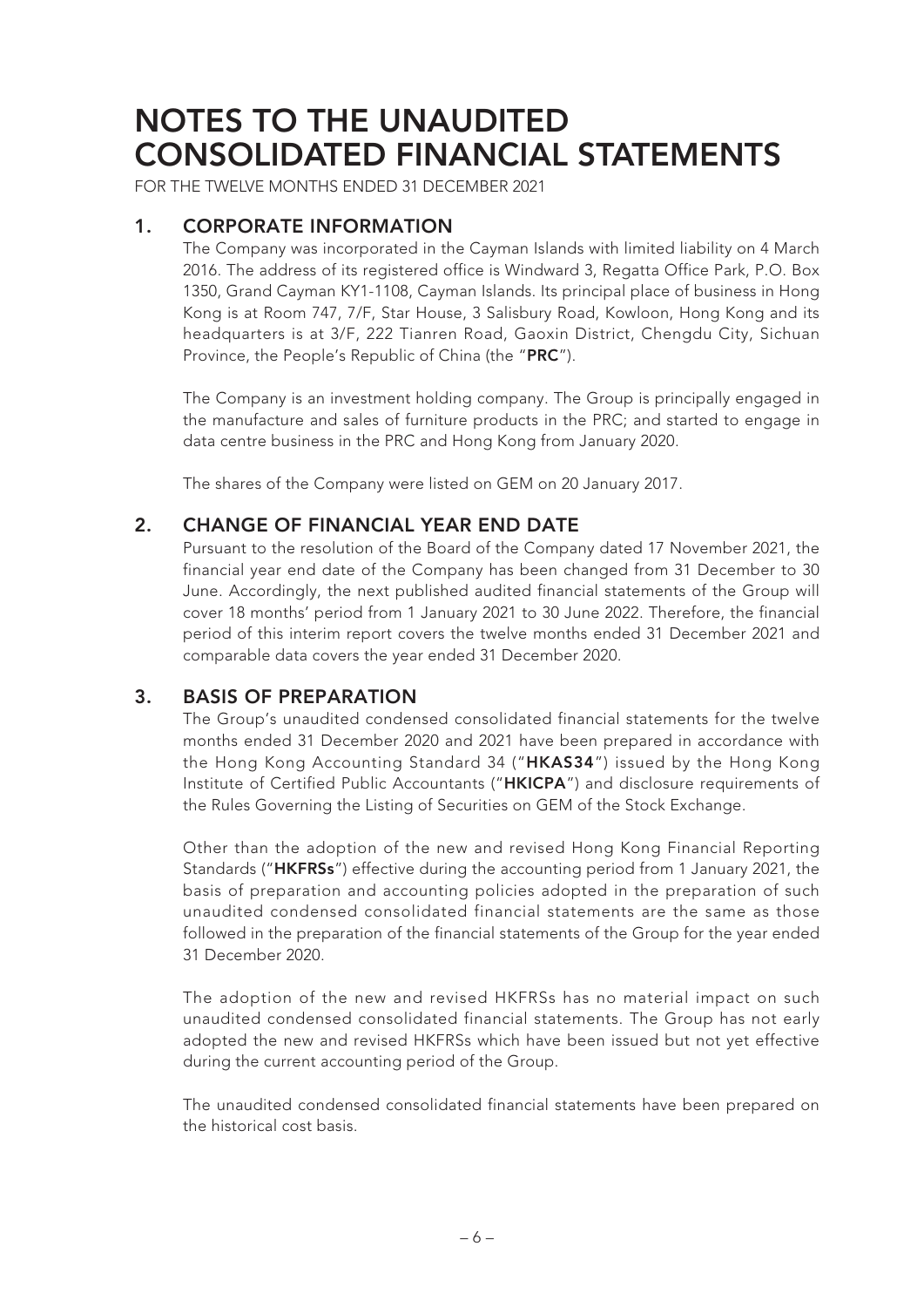FOR THE TWELVE MONTHS ENDED 31 DECEMBER 2021

### **4. SEGMENT REPORTING**

The operating segments are determined with reference to the reports and financial information reviewed by the Company's executive Directors responsible for financial and accounting matters for the purpose of performance assessment and resource allocation.

For the twelve months ended 31 December 2021 (the "**Reporting Period**"), the Group has two reportable segments, which are manufacture and sale of furniture products and data centre business. The following summarises the operation of each reportable segment of the Group:

- Manufacture and sale of furniture products segment manufacture and sale of furniture products in the PRC for selling to the domestic PRC market; and
- Data centre segment data centre business in the PRC and Hong Kong.

#### **(a) Reportable segment revenue and results**

|                                       | Office furniture  |                | Data centre       |                | Total             |                |  |
|---------------------------------------|-------------------|----------------|-------------------|----------------|-------------------|----------------|--|
|                                       | Ended 31 December |                | Ended 31 December |                | Ended 31 December |                |  |
|                                       | Twelve            |                | <b>Twelve</b>     |                | Twelve            |                |  |
|                                       | months            |                | months            |                | months            |                |  |
|                                       | 2021              | Year 2020      | 2021              | Year 2020      | 2021              | Year 2020      |  |
|                                       | <b>RMB'000</b>    | <b>RMB'000</b> | <b>RMB'000</b>    | <b>RMB'000</b> | <b>RMB'000</b>    | <b>RMB'000</b> |  |
|                                       |                   |                | Restated          |                | Restated          |                |  |
|                                       | (Unaudited)       | (Audited)      | (Unaudited)       | (Audited)      | (Unaudited)       | (Audited)      |  |
| Segment revenue                       |                   |                |                   |                |                   |                |  |
| Sale of office furniture products     | 50,592            | 57,692         |                   |                | 50,592            | 57,692         |  |
| Information technology                |                   |                |                   |                |                   |                |  |
| management service                    |                   |                | 2,291             | 294            | 2,291             | 294            |  |
| Internet access connection service    |                   |                | 537               | 574            | 537               | 574            |  |
| Data centre operating and             |                   |                |                   |                |                   |                |  |
| security service                      |                   |                | 1,238             | 2,625          | 1,238             | 2,625          |  |
| Rental of server racks                |                   |                | 19,638            | 21,234         | 19,638            | 21,234         |  |
|                                       | 50,592            | 57,692         | 23,704            | 24,727         | 74,296            | 82,419         |  |
| Segment results                       | (21, 027)         | (20,087)       | (3, 451)          | (3,655)        | (24, 478)         | (23, 742)      |  |
| Unallocated expenses*                 |                   |                |                   |                | (13,940)          | (3,048)        |  |
| Interest income                       |                   |                |                   |                | 1,203             | 6              |  |
| Interest expense on convertible bonds |                   |                |                   |                | (3,779)           | (872)          |  |
| Loss before income tax                |                   |                |                   |                | (40, 994)         | (27,656)       |  |

Unallocated expenses comprised mainly of the expenses of the Group's office in Hong Kong which were not directly attributable to the business activities of any operating segment.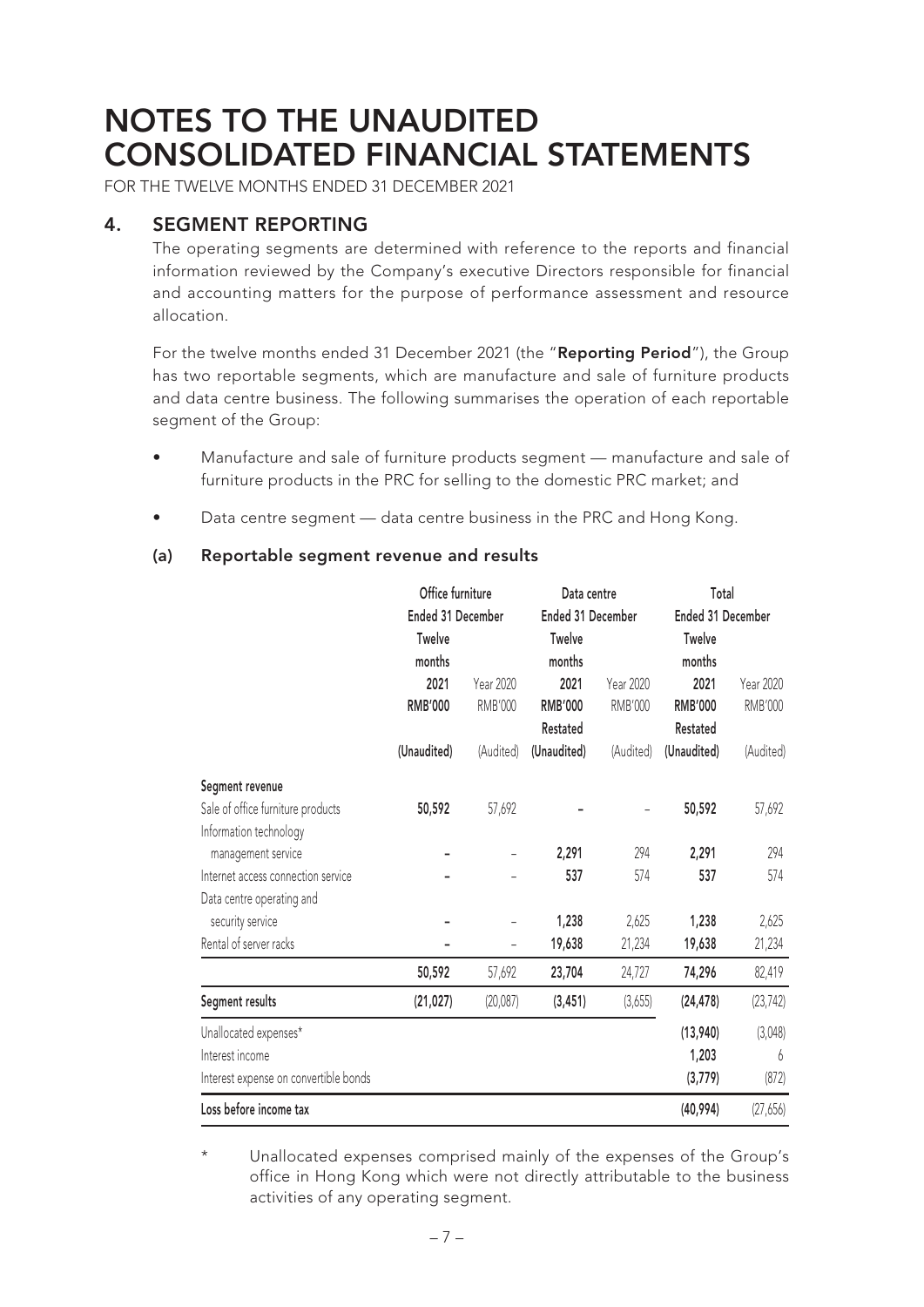FOR THE TWELVE MONTHS ENDED 31 DECEMBER 2021

### **4. SEGMENT REPORTING (Continued)**

#### **(b) Reportable segment assets and liabilities**

|                                                                                                                                                          | Office furniture<br>Ended 31 December                            |                                   |                                                                  | Data centre<br>Ended 31 December  |                                                                  | Total<br>Ended 31 December        |
|----------------------------------------------------------------------------------------------------------------------------------------------------------|------------------------------------------------------------------|-----------------------------------|------------------------------------------------------------------|-----------------------------------|------------------------------------------------------------------|-----------------------------------|
|                                                                                                                                                          | <b>Twelve</b><br>months<br>2021<br><b>RMB'000</b><br>(Unaudited) | Year 2020<br>RMB'000<br>(Audited) | <b>Twelve</b><br>months<br>2021<br><b>RMB'000</b><br>(Unaudited) | Year 2020<br>RMB'000<br>(Audited) | <b>Twelve</b><br>months<br>2021<br><b>RMB'000</b><br>(Unaudited) | Year 2020<br>RMB'000<br>(Audited) |
| Segment assets <sup>∆</sup><br>Cash and cash equivalents<br>Long-term loan receivables<br>Unallocated corporate assets <sup><math>\triangle</math></sup> | 129,253                                                          | 176,296                           | 75,115                                                           | 78,057                            | 204,368<br>2,409<br>50,000<br>1,231                              | 254,353<br>10,756<br>188          |
|                                                                                                                                                          |                                                                  |                                   |                                                                  |                                   | 258,008                                                          | 265,297                           |
| Segment liabilities <sup>44</sup><br>Convertible bonds<br>Unallocated corporate liabilities <sup>44</sup>                                                | (24, 371)                                                        | (46, 726)                         | (27, 121)                                                        | (38,654)                          | (51, 492)<br>(58, 430)<br>(1, 416)                               | (85, 380)<br>(7,041)<br>(653)     |
|                                                                                                                                                          |                                                                  |                                   |                                                                  |                                   | (111, 338)                                                       | (93, 074)                         |

 $\Delta$  Segment assets excluded cash and cash equivalents which were held as general working capital of the Group as a whole and unallocated corporate assets representing the corporate assets of the Group's office in Hong Kong which were not directly attributable to the business activities of any operating segment.

△△ Segment liabilities excluded convertible bonds and unallocated corporate liabilities representing the liabilities of the Group's office in Hong Kong which were not directly attributable to the business activities of any operating segment.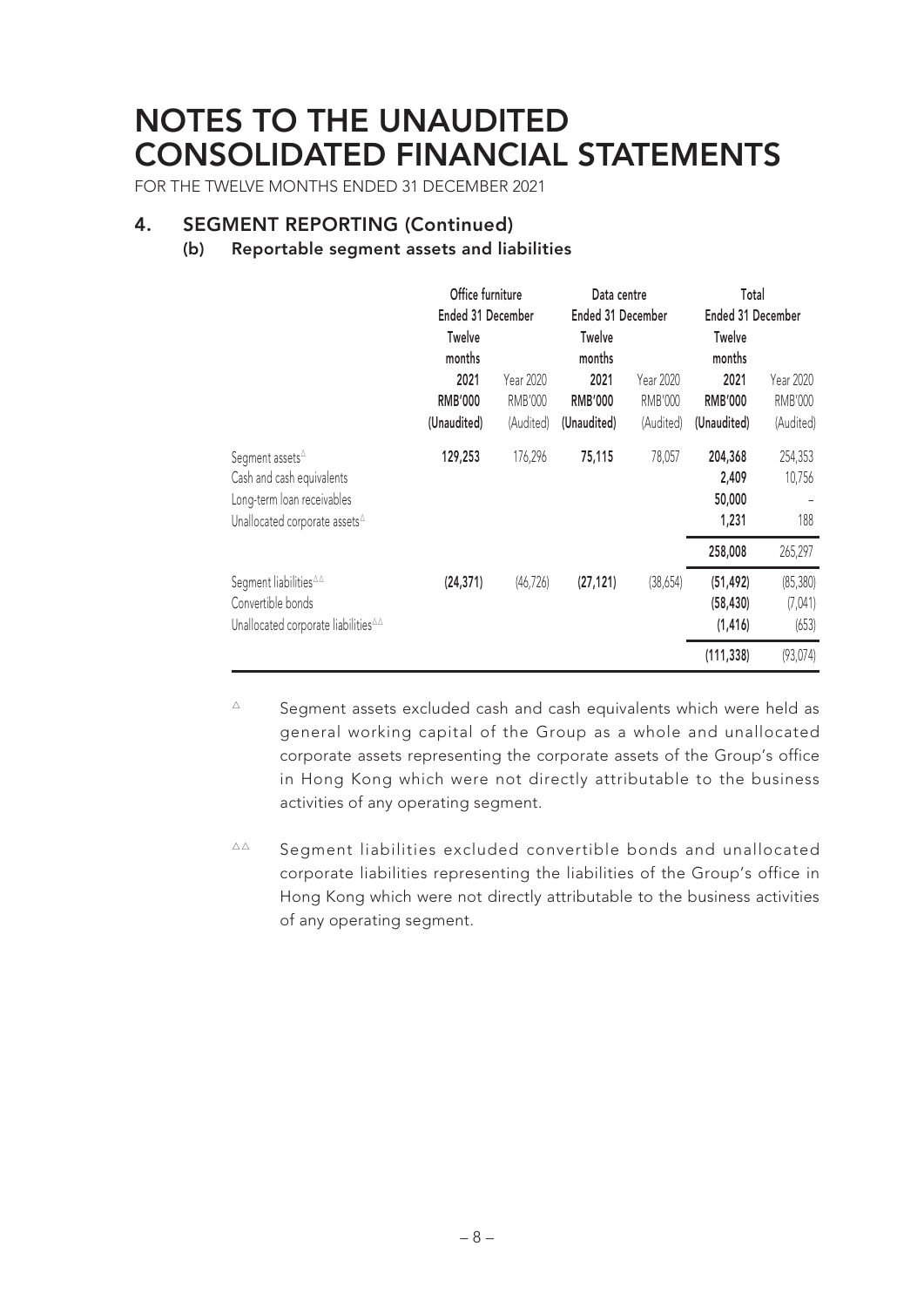FOR THE TWELVE MONTHS ENDED 31 DECEMBER 2021

### **4. SEGMENT REPORTING (Continued)**

#### **(c) Other segment information**

|                                                                            | Office furniture  |                          | Data centre       |                | Unallocated       |                | Total             |                |
|----------------------------------------------------------------------------|-------------------|--------------------------|-------------------|----------------|-------------------|----------------|-------------------|----------------|
|                                                                            | Ended 31 December |                          | Ended 31 December |                | Ended 31 December |                | Ended 31 December |                |
|                                                                            | Twelve            |                          | Twelve            |                | Twelve            |                | Twelve            |                |
|                                                                            | months            |                          | months            |                | months            |                | months            |                |
|                                                                            | 2021              | Year 2020                | 2021              | Year 2020      | 2021              | Year 2020      | 2021              | Year 2020      |
|                                                                            | <b>RMB'000</b>    | <b>RMB'000</b>           | <b>RMB'000</b>    | RMB'000        | <b>RMB'000</b>    | <b>RMB'000</b> | <b>RMB'000</b>    | <b>RMB'000</b> |
|                                                                            | (Unaudited)       | (Audited)                | (Unaudited)       | (Audited)      | (Unaudited)       | (Audited)      | (Unaudited)       | (Audited)      |
| Bank interest income                                                       | 37                | 4                        | 51                | 15             | 1                 | 4              | 89                | 23             |
| Interest income from other receivables                                     |                   | 2,302                    | 887               | $\overline{a}$ | 1,203             |                | 2,090             | 2,302          |
| Interest income arising from unwinding<br>contract assets with significant |                   |                          |                   |                |                   |                |                   |                |
| financing component                                                        | 172               | 232                      |                   |                |                   |                | 172               | 232            |
| Interest expense on bank borrowings                                        | 66                | 1,630                    |                   |                |                   |                | 66                | 1,630          |
| Interest expense on lease liabilities                                      | 27                | 41                       | 1,171             | 2,033          |                   |                | 1,198             | 2,074          |
| Interest expense on convertible bonds                                      | ÷,                | $\overline{a}$           | $\overline{a}$    | $\overline{a}$ | 3,779             | 872            | 3,779             | 872            |
| Amortisation of intangible assets                                          |                   | $\overline{\phantom{0}}$ | 5,607             | 5,373          |                   |                | 5,607             | 5,373          |
| Depreciation of right-of-use assets                                        | 784               | 711                      | 14,034            | 13,822         |                   |                | 14,818            | 14,533         |
| Depreciation of property,                                                  |                   |                          |                   |                |                   |                |                   |                |
| plant and equipment                                                        | 4,401             | 3,896                    |                   |                |                   |                | 4,401             | 3,896          |
| Loss on write-off and disposal of                                          |                   |                          |                   |                |                   |                |                   |                |
| property, plant and equipment                                              | 43                | $\sqrt{2}$               |                   |                |                   |                | 43                | $\sqrt{2}$     |
| Impairment loss on property,                                               |                   |                          |                   |                |                   |                |                   |                |
| plant and equipment                                                        |                   | 822                      |                   |                |                   |                |                   | 822            |
| Impairment loss on right-of-use assets                                     |                   | 38                       |                   |                |                   |                |                   | 38             |
| Impairment loss on trade and                                               |                   |                          |                   |                |                   |                |                   |                |
| other receivables                                                          | 6,209             | 1,475                    |                   | 40             |                   |                | 6,209             | 1,515          |
| Write-off of trade and other receivables                                   |                   | 3,036                    |                   |                |                   |                |                   | 3,036          |
| Addition to intangible assets                                              |                   |                          |                   |                |                   |                |                   |                |
| through business combination                                               |                   |                          |                   | 13,624         |                   |                |                   | 13,624         |
| Addition to property,                                                      |                   |                          |                   |                |                   |                |                   |                |
| plant and equipment                                                        | 2,663             | 53                       |                   |                |                   |                | 2,663             | 53             |
| Addition to right-of-use assets                                            | 277               | 865                      |                   |                |                   |                | 277               | 865            |
| Addition to right-of-use assets                                            |                   |                          |                   |                |                   |                |                   |                |
| through business combination                                               |                   |                          |                   | 36,343         |                   |                |                   | 36,343         |
| Recognition of equity-settled                                              |                   |                          |                   |                |                   |                |                   |                |
| share-based payment expense                                                |                   |                          |                   | $\overline{a}$ | 11,817            | $\overline{a}$ | 11,817            |                |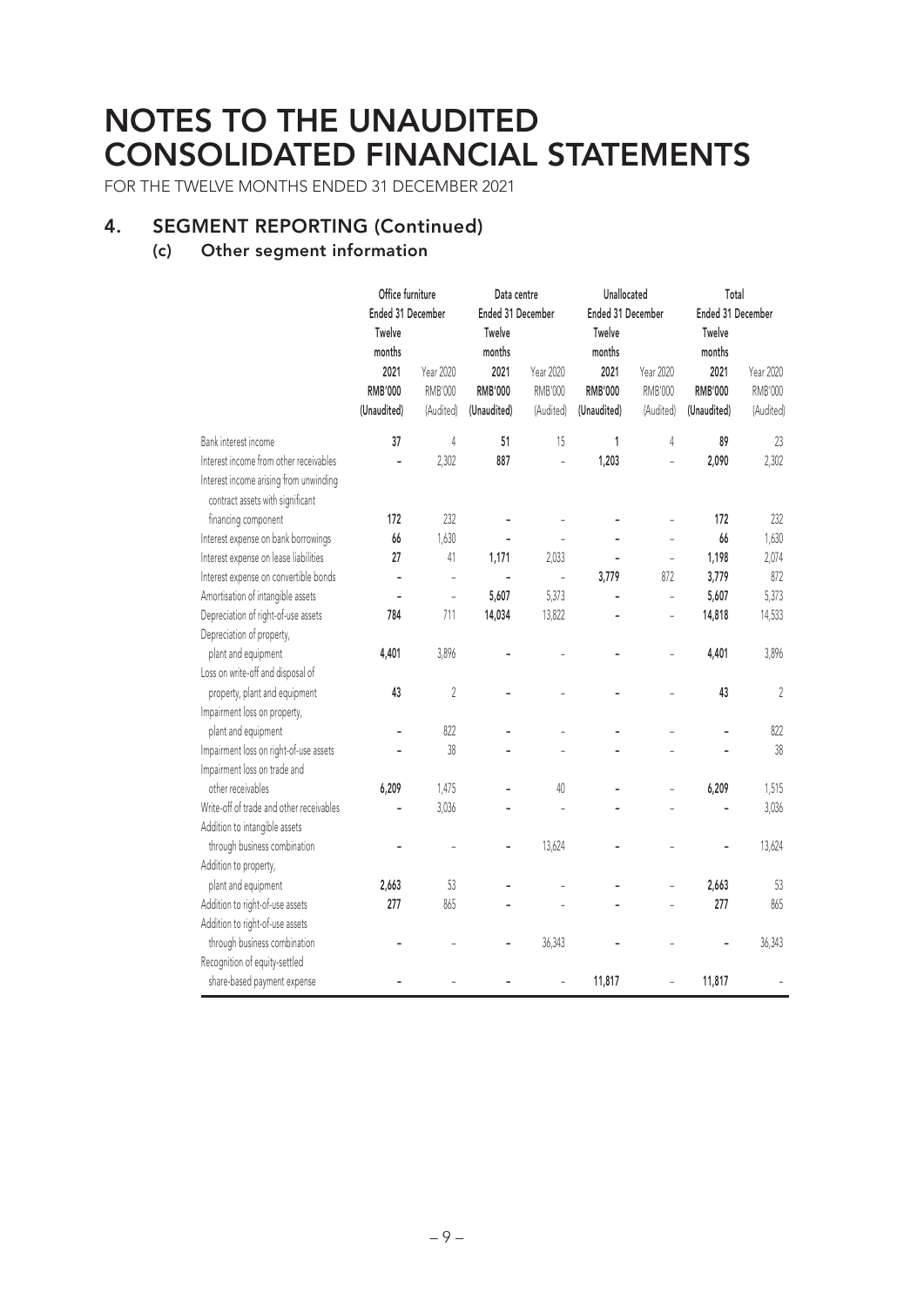FOR THE TWELVE MONTHS ENDED 31 DECEMBER 2021

### **4. SEGMENT REPORTING (Continued)**

### **(d) Geographical information**

The Company is an investment holding company incorporated in the Cayman Islands and the principal place of the Group's operations is the PRC. Accordingly, the management determines the Group is domiciled in the PRC.

|                       |                | <b>Ended 31 December</b> | <b>Ended 31 December</b> |           |
|-----------------------|----------------|--------------------------|--------------------------|-----------|
|                       | Three months   | Three months             | Twelve months            |           |
|                       | 2021           | 2020                     | 2021                     | Year 2020 |
|                       | <b>RMB'000</b> | RMB'000                  | <b>RMB'000</b>           | RMB'000   |
|                       | (Unaudited)    | (Unaudited)              | (Unaudited)              | (Audited) |
| Revenue from external |                |                          |                          |           |
| customers             |                |                          |                          |           |
| The PRC               | 25,429         | 23,694                   | 72,005                   | 82,125    |
| Hong Kong, the PRC    | 12             | 294                      | 2,291                    | 294       |
|                       | 25,441         | 23,988                   | 74,296                   | 82,419    |

The geographical location of revenue allocated is based on the location at which the goods were delivered and the service was rendered. No geographical location of non-current assets is presented as all of the Group's non-current assets are physically based in the PRC.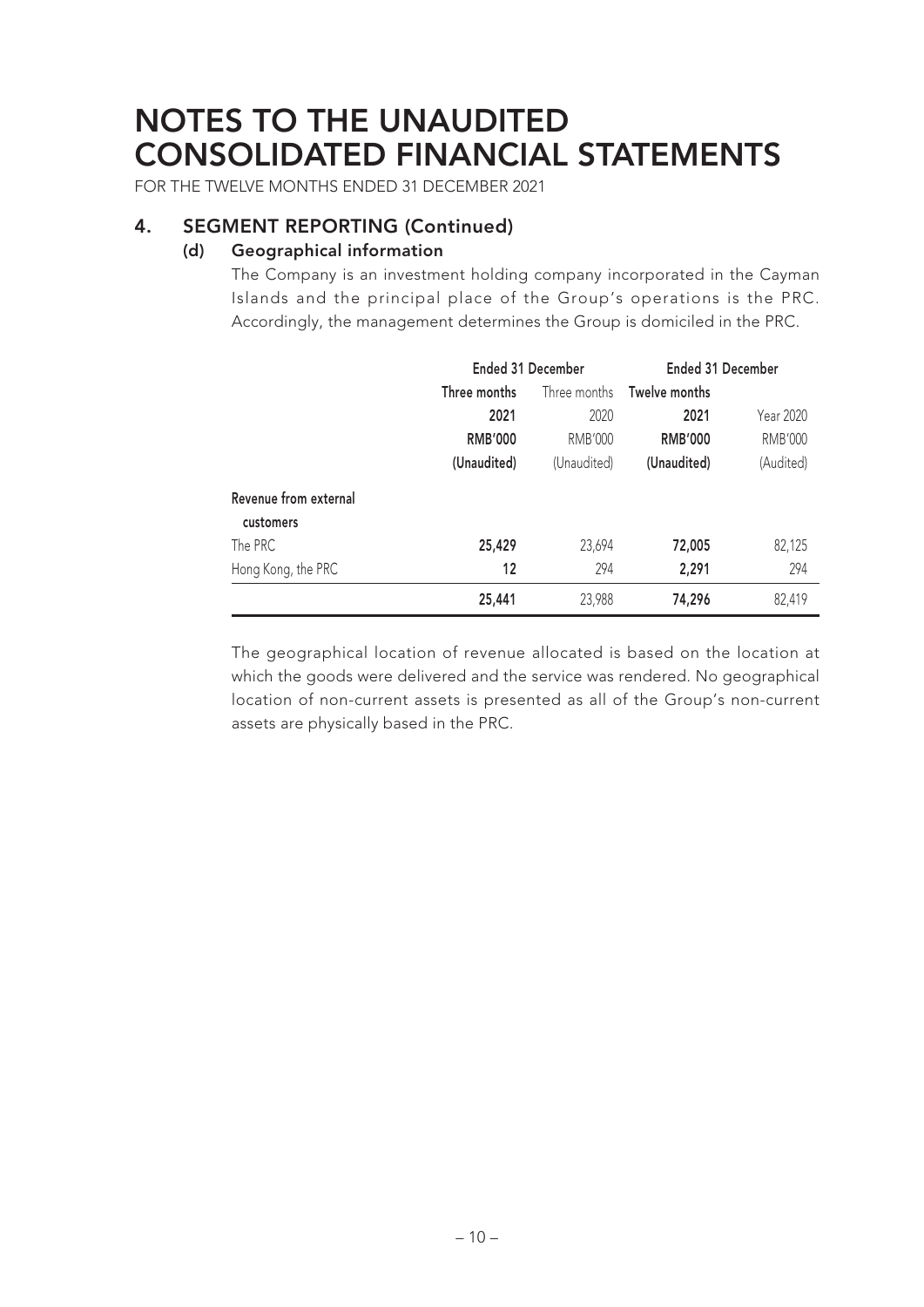FOR THE TWELVE MONTHS ENDED 31 DECEMBER 2021

### **4. SEGMENT REPORTING (Continued)**

#### **(e) Information about major customer**

The Group's customer base is diversified and includes only the following customers with whom transactions have exceeded 10% of the Group's revenue. During the Reporting Period, revenue attributed to Customer A, Customer B, Customer C and Customer D from the manufacture and sale of furniture products segment is as follows:

|                       | <b>Ended 31 December</b> |             | <b>Ended 31 December</b>   |           |                                               |  |  |
|-----------------------|--------------------------|-------------|----------------------------|-----------|-----------------------------------------------|--|--|
|                       | Three months             |             | Three months Twelve months |           | From reporting segment                        |  |  |
|                       | 2021                     | 2020        | 2021                       | Year 2020 |                                               |  |  |
|                       | <b>RMB'000</b>           | RMB'000     | <b>RMB'000</b>             | RMB'000   |                                               |  |  |
|                       | (Unaudited)              | (Unaudited) | (Unaudited)                | (Audited) |                                               |  |  |
| Customer A            | 4,686                    |             | N/A                        |           | Manufacture and sale of<br>furniture products |  |  |
| Customer B            | 3,185                    |             | N/A                        |           | Manufacture and sale of<br>furniture products |  |  |
| Customer <sub>C</sub> |                          | 2,420       |                            | N/A       | Manufacture and sale<br>of furniture products |  |  |
| Customer D            | N/A                      | N/A         | N/A                        | 8,395     | Manufacture and sale<br>of furniture products |  |  |

N/A: represents transactions during the Reporting Period which did not exceed 10% of the Group's revenue.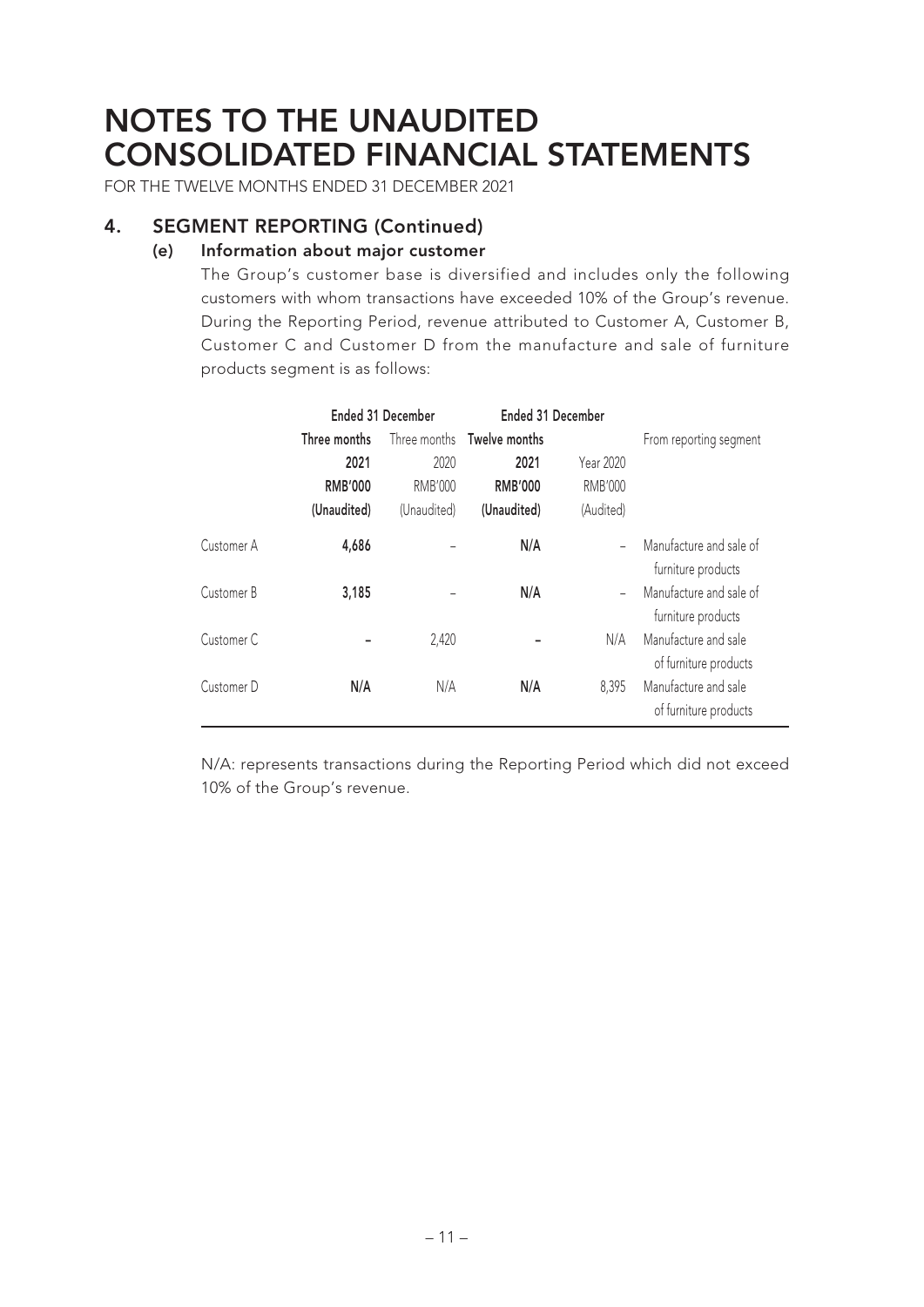FOR THE TWELVE MONTHS ENDED 31 DECEMBER 2021

### **5. REVENUE**

|                                                       | <b>Ended 31 December</b> |                | <b>Ended 31 December</b> |                  |  |
|-------------------------------------------------------|--------------------------|----------------|--------------------------|------------------|--|
|                                                       | Three months             | Three months   | Twelve months            |                  |  |
|                                                       | 2021                     | 2020           | 2021                     | <b>Year 2020</b> |  |
|                                                       | <b>RMB'000</b>           | <b>RMB'000</b> | <b>RMB'000</b>           | <b>RMB'000</b>   |  |
|                                                       | (Unaudited)              | (Unaudited)    | (Unaudited)              | (Audited)        |  |
| <b>Revenue from contracts</b><br>with customer within |                          |                |                          |                  |  |
| the scope of HKFRS 15                                 |                          |                |                          |                  |  |
| Sale of furniture products                            | 20,191                   | 17,739         | 50,592                   | 57,692           |  |
| Information technology                                |                          |                |                          |                  |  |
| management service                                    | 4                        | 294            | 2,291                    | 294              |  |
| Internet access connection                            |                          |                |                          |                  |  |
| service                                               | 102                      | 72             | 537                      | 574              |  |
| Data centre operating and                             |                          |                |                          |                  |  |
| security service                                      | 258                      | 755            | 1,238                    | 2,625            |  |
|                                                       | 20,555                   | 18,860         | 54,658                   | 61,185           |  |
| Revenue from other sources                            |                          |                |                          |                  |  |
| Rental of server racks                                | 4,886                    | 5,128          | 19,638                   | 21,234           |  |
|                                                       | 25,441                   | 23,988         | 74,296                   | 82,419           |  |

Disaggregation of the Group's revenue from contracts with customer within the scope of HKFRS 15 by the timing of revenue recognition is as follows:

|                               | <b>Ended 31 December</b> |             | <b>Ended 31 December</b>   |                |
|-------------------------------|--------------------------|-------------|----------------------------|----------------|
|                               | Three months             |             | Three months Twelve months |                |
|                               | 2021                     | 2020        | 2021                       | Year 2020      |
|                               | <b>RMB'000</b>           | RMB'000     | <b>RMB'000</b>             | <b>RMB'000</b> |
|                               | (Unaudited)              | (Unaudited) | (Unaudited)                | (Audited)      |
| Timing of revenue recognition |                          |             |                            |                |
| At a point in time            | 20,191                   | 17,739      | 50,592                     | 57,692         |
| Over time                     | 364                      | 1,121       | 4,066                      | 3,493          |
|                               | 20,555                   | 18,860      | 54,658                     | 61,185         |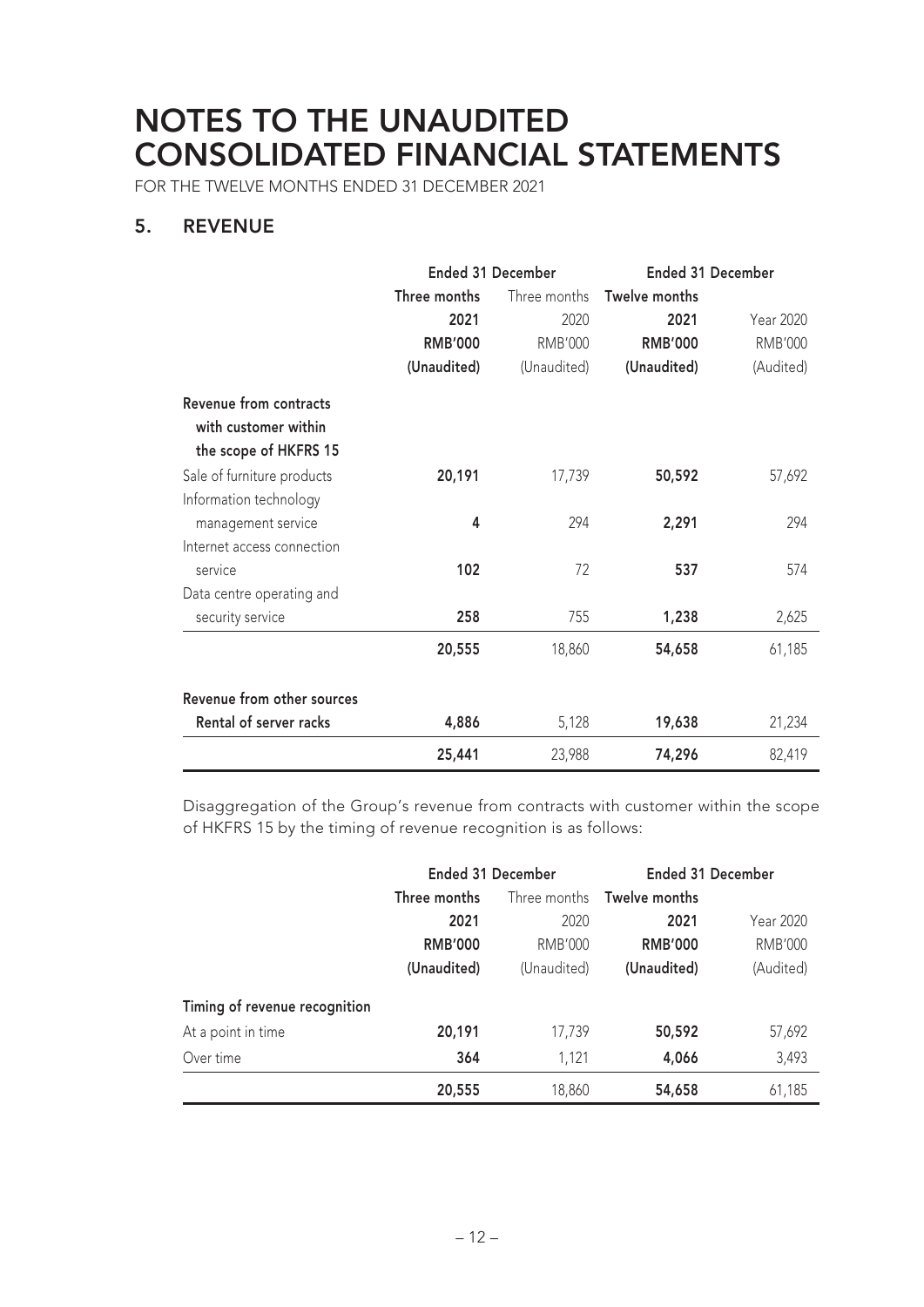FOR THE TWELVE MONTHS ENDED 31 DECEMBER 2021

### **5. REVENUE (Continued)**

The Group's revenue is divided into two parts by reporting segment: sale of furniture products and data centre business. In order to more reasonably reflect the data centre business, the income and cost of buildout management agreement service in this announcement were separated from "revenue" and "cost of sales" and presented in "net income from buildout management agreement service" under "other income" on the basis of its net income and cost, with an analysis as follows:

|                            | <b>Ended 31 December</b> |             |                                   | <b>Ended 31 December</b> |  |  |
|----------------------------|--------------------------|-------------|-----------------------------------|--------------------------|--|--|
|                            | Three months             |             | Three months <b>Twelve months</b> |                          |  |  |
|                            | 2021                     | 2020        | 2021                              | Year 2020                |  |  |
|                            | <b>RMB'000</b>           | RMB'000     | <b>RMB'000</b>                    | <b>RMB'000</b>           |  |  |
|                            | (Unaudited)              | (Unaudited) | (Unaudited)                       | (Audited)                |  |  |
| Sale of furniture products | 20,191                   | 17,739      | 50,592                            | 57,692                   |  |  |
| Data centre business       | 5,250                    | 6,249       | 23,704                            | 24,727                   |  |  |
|                            | 25,441                   | 23,988      | 74,296                            | 82,419                   |  |  |

### **6. INCOME TAX CREDIT**

|                      |                | <b>Ended 31 December</b> |                                   | <b>Ended 31 December</b> |  |
|----------------------|----------------|--------------------------|-----------------------------------|--------------------------|--|
|                      | Three months   |                          | Three months <b>Twelve months</b> |                          |  |
|                      | 2021           | 2020                     | 2021                              | Year 2020                |  |
|                      | <b>RMB'000</b> | <b>RMB'000</b>           | <b>RMB'000</b>                    | <b>RMB'000</b>           |  |
|                      | (Unaudited)    | (Unaudited)              | (Unaudited)                       | (Audited)                |  |
| Current tax          |                |                          |                                   |                          |  |
| — Tax for the period | (269)          |                          | 34                                |                          |  |
| Deferred tax         |                |                          |                                   |                          |  |
| - Current period     | (410)          | (574)                    | (1,640)                           | (704)                    |  |
|                      | (679)          | (573)                    | (1,606)                           | (703)                    |  |

The Company is incorporated in the Cayman Islands as an exempted company with limited liability under the Companies Law of Cayman Islands and accordingly, is not subject to income tax in the Cayman Islands.

During the Reporting Period and the same period last year, no Hong Kong profit tax was provided in the consolidated financial statements.

Provision for the enterprise income tax in the PRC is calculated on a statutory tax rate of 25% of the estimated assessable profit as determined in accordance with the relevant income tax law in the PRC. During the Reporting Period and the same period last year, certain subsidiaries provided for enterprise income tax, apart from those subsidiaries, the other subsidiaries recorded loss or derived profits which is not subject to enterprise income tax due to the compensation for the loss of the previous years.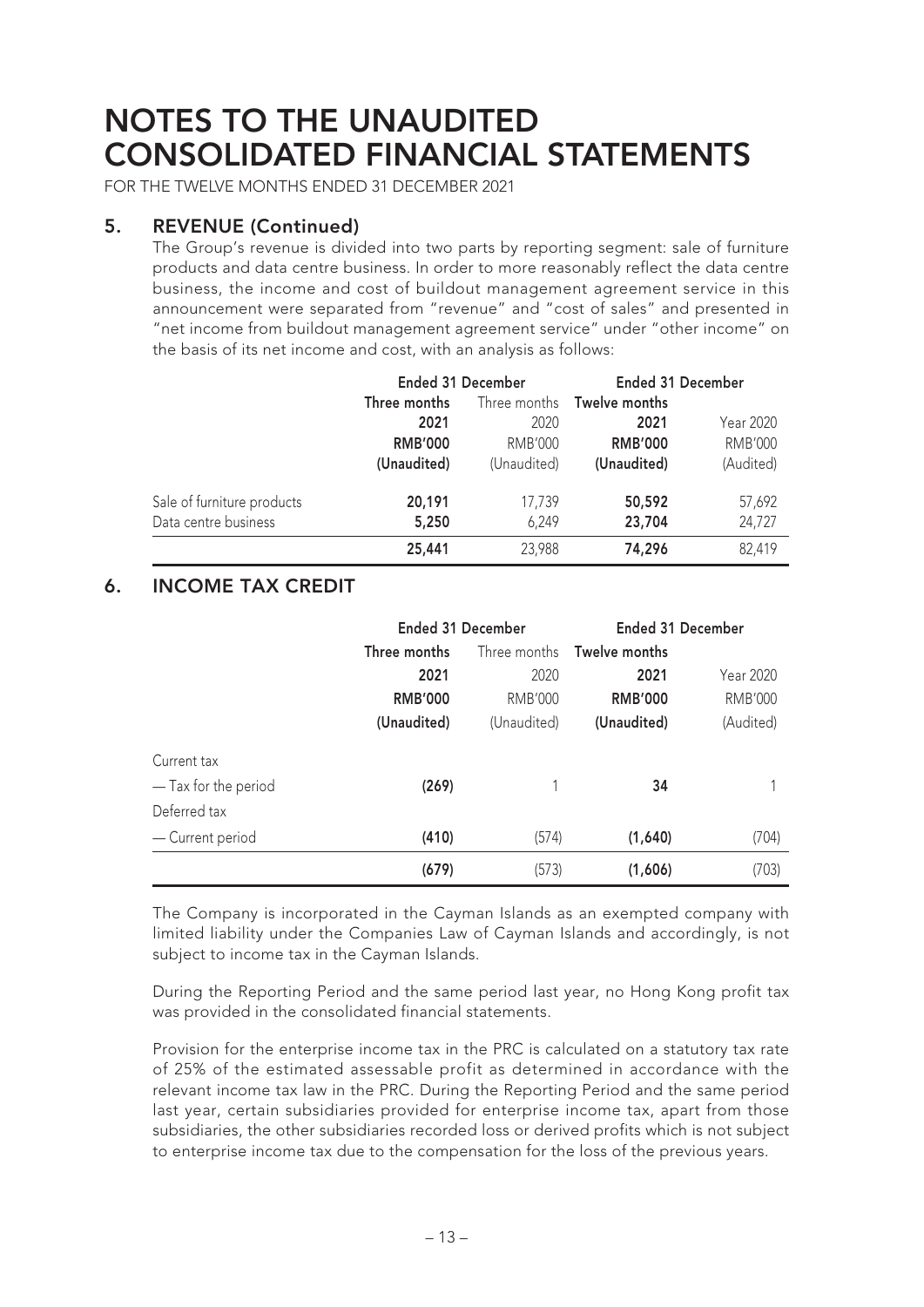FOR THE TWELVE MONTHS ENDED 31 DECEMBER 2021

### **7. DIVIDENDS**

The Board does not recommend the payment of an interim dividend for the twelve months ended 31 December 2021 (Year 2020: nil). No shareholder has agreed to waive dividends.

### **8. LOSS PER SHARE**

The loss per share is calculated by dividing loss attributable to the owners of the Company by the weighted average number of 907,333,333 and 903,086,758 ordinary shares in issue for the twelve months ended 31 December 2021 and Year 2020.

|                            | <b>Ended 31 December</b> |              | <b>Ended 31 December</b> |             |
|----------------------------|--------------------------|--------------|--------------------------|-------------|
|                            | Three months             | Three months | Twelve months            |             |
|                            | 2021                     | 2020         | 2021                     | Year 2020   |
|                            | <b>RMB'000</b>           | RMB'000      | <b>RMB'000</b>           | RMB'000     |
|                            | (Unaudited)              | (Unaudited)  | (Unaudited)              | (Audited)   |
| The loss used to calculate |                          |              |                          |             |
| the basic loss per share   | (12, 035)                | (11, 569)    | (39, 388)                | (26, 953)   |
|                            | '000 shares              | '000 shares  | '000 shares              | '000 shares |
| Number of shares used to   |                          |              |                          |             |
| calculate the basic loss   |                          |              |                          |             |
| per share                  | 907,333                  | 907,333      | 907,333                  | 903,087     |

Note: The calculation of the basic loss per share attributable to the owners of the Company is based on the loss for the twelve months ended 31 December 2021 of approximately RMB39.388 million (same period last year: a loss of approximately RMB26.953 million), and on the weighted average number of 907,333,333 ordinary shares of the Company in issue (903,086,758 ordinary shares of the Company in issue for the same period last year).

Convertible bonds and share options which remained outstanding during both years have anti-dilutive effect on the basic loss per share. Accordingly, the diluted loss per share is the same as the basic loss per share.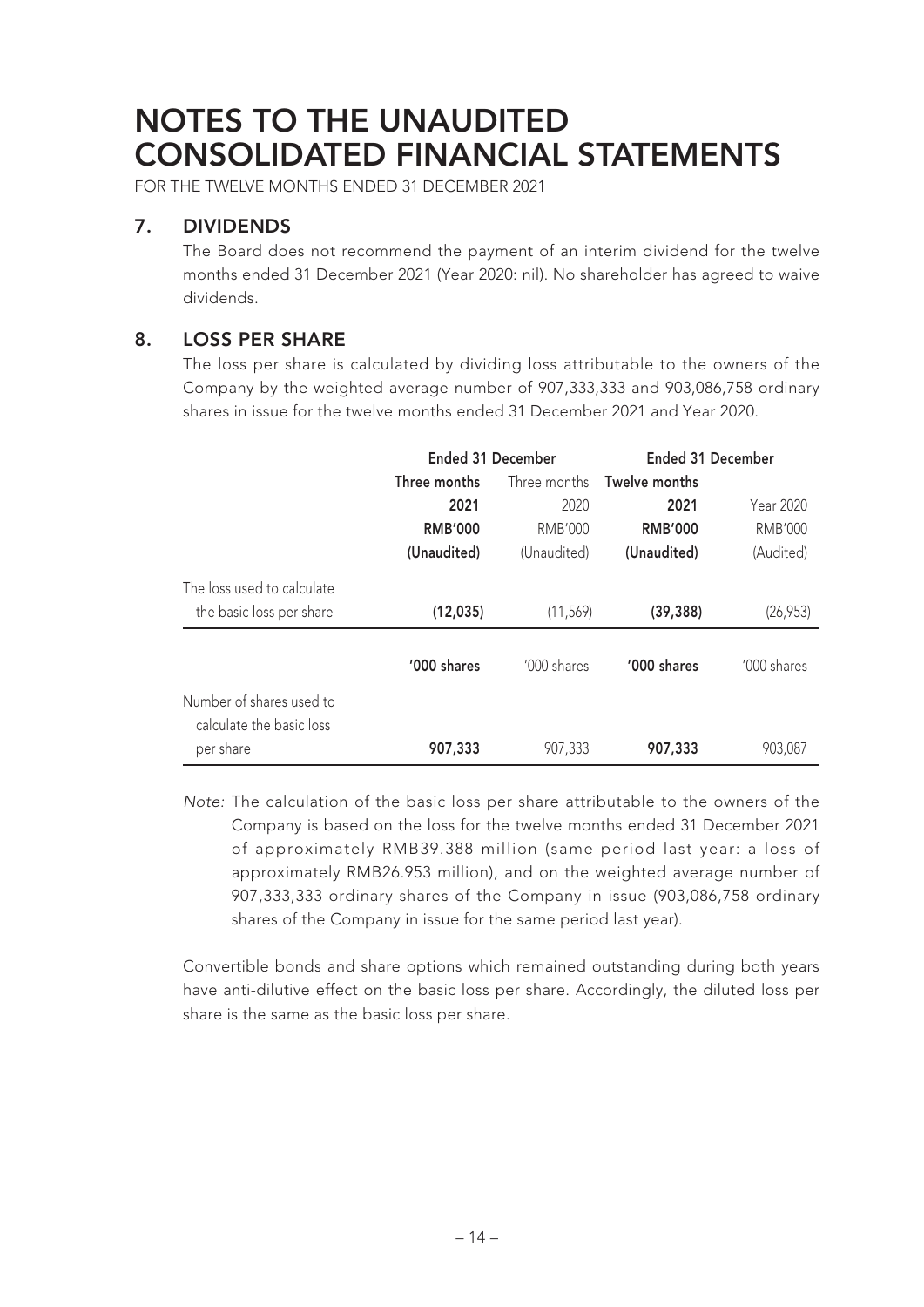FOR THE TWELVE MONTHS ENDED 31 DECEMBER 2021

### **9. TRADE, LEASE AND OTHER RECEIVABLES**

|                              | As at<br>31 December<br>2021<br><b>RMB'000</b> | As at<br>31 December<br>2020<br>RMB'000 |
|------------------------------|------------------------------------------------|-----------------------------------------|
|                              | (Unaudited)                                    | (Audited)                               |
| Trade receivables (Note (a)) | 12,955                                         | 13,476                                  |
| Lease receivables (Note (b)) | 2,472                                          | 2,010                                   |
| Other receivables (Note (c)) | 15,004                                         | 15,490                                  |
| Deposits                     | 2,118                                          | 836                                     |
| Prepayments (Note (d))       | 23,833                                         | 31,184                                  |
|                              | 56,382                                         | 62,996                                  |
| Less: loss allowances        | (10, 386)                                      | (4, 176)                                |
|                              | 45,996                                         | 58,820                                  |

#### **(a) Trade receivables**

|                                                  | As at              | As at             |
|--------------------------------------------------|--------------------|-------------------|
|                                                  | 31 December        | 31 December       |
|                                                  | 2021               | 2020              |
|                                                  | <b>RMB'000</b>     | <b>RMB'000</b>    |
|                                                  | (Unaudited)        | (Audited)         |
| Total trade receivables<br>Less: loss allowances | 12,955<br>(6, 752) | 13,476<br>(3,679) |
| Trade receivables, net                           | 6,203              | 9,797             |

As at 31 December 2021, included in total trade receivables are trade receivables of RMB9,683,000 and QAD receivables of RMB1,546,000 from office furniture segment. The credit period granted to customers on product sales normally varies according to the terms of the contract, ranging from 30 days or up to 180 days from the invoice date.

Included in total trade receivables are trade receivables of RMB1,726,000 from data centre segment. The credit periods on service contracts with customers are normally within 30 days or up to 180 days from the invoice date, depending on the terms of the contracts.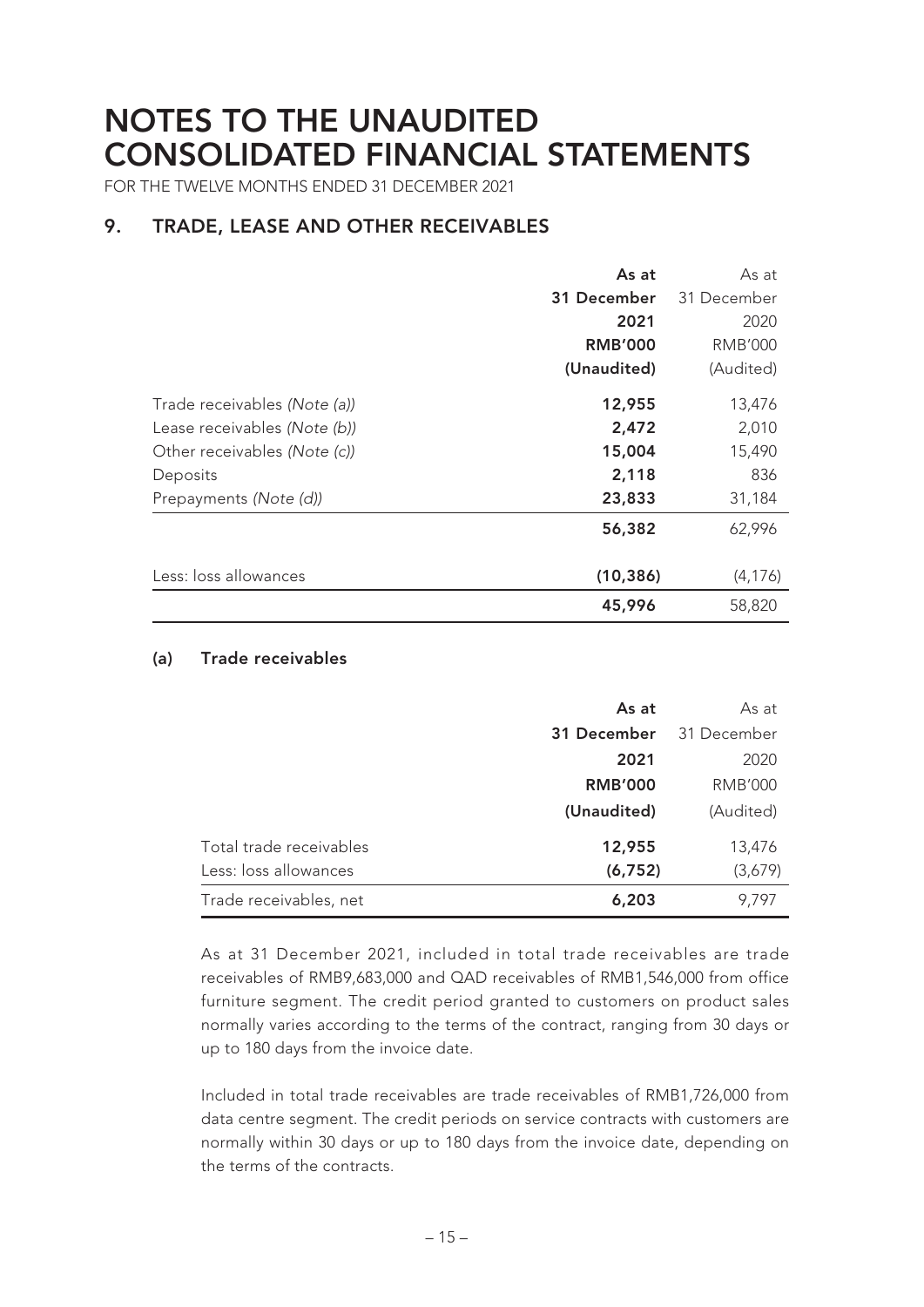FOR THE TWELVE MONTHS ENDED 31 DECEMBER 2021

### **9. TRADE, LEASE AND OTHER RECEIVABLES (Continued)**

#### **(a) Trade receivables (Continued)**

The ageing analysis of trade receivables as of the end of the Reporting Period, based on invoice dates, is as follows:

|                    | As at          | As at       |
|--------------------|----------------|-------------|
|                    | 31 December    | 31 December |
|                    | 2021           | 2020        |
|                    | <b>RMB'000</b> | RMB'000     |
|                    | (Unaudited)    | (Audited)   |
| Within 3 months    | 3,071          | 7,545       |
| More than 3 months | 9,884          | 5,931       |
|                    | 12,955         | 13,476      |

The ageing analysis of trade receivables as of the end of the Reporting Period, based on past due dates and net of loss allowances, is as follows:

|                                  | As at          | As at          |
|----------------------------------|----------------|----------------|
|                                  | 31 December    | 31 December    |
|                                  | 2021           | 2020           |
|                                  | <b>RMB'000</b> | <b>RMB'000</b> |
|                                  | (Unaudited)    | (Audited)      |
| Current (not past due)           | 3,252          | 3,523          |
| Less than 1 month past due       | 1,130          | 1,120          |
| 1 to 3 months past due           | 792            | 3,406          |
| More than 3 months but less than |                |                |
| 6 months past due                | 176            | 426            |
| More than 6 months past due      | 853            | 1,322          |
|                                  | 6,203          | 9,797          |

Trade receivables that were neither past due nor impaired related to a number of customers for whom there was no recent history of default. Trade receivables that were past due related to a number of independent customers that have a good track record with the Group. The Group does not hold any collateral over trade receivables as a guarantee or hold other credit enhancements.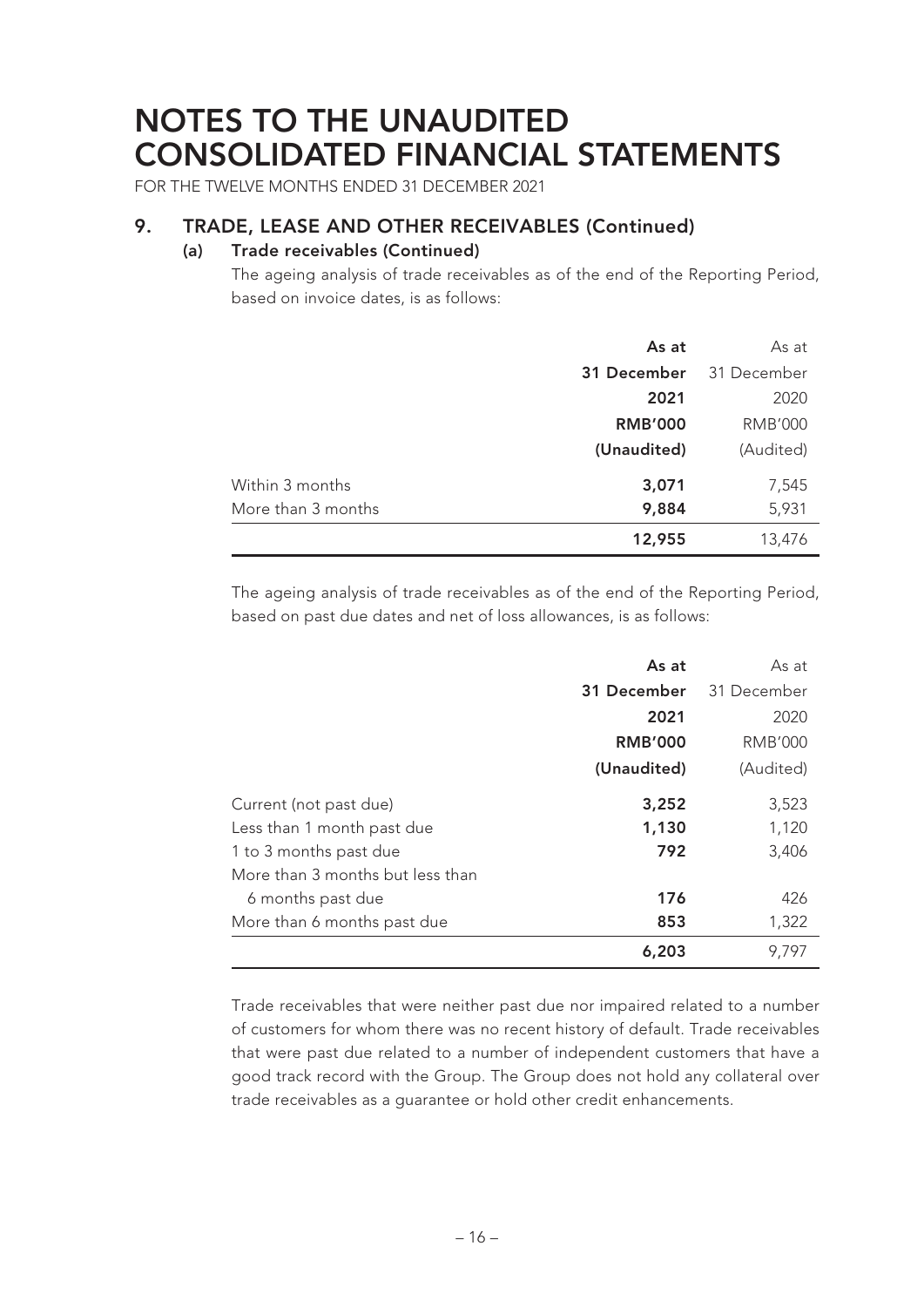FOR THE TWELVE MONTHS ENDED 31 DECEMBER 2021

### **9. TRADE, LEASE AND OTHER RECEIVABLES (Continued)**

#### **(a) Trade receivables (Continued)**

The changes in the loss allowances on trade receivables are as follows:

|                                           | As at          | As at       |
|-------------------------------------------|----------------|-------------|
|                                           | 31 December    | 31 December |
|                                           | 2021           | 2020        |
|                                           | <b>RMB'000</b> | RMB'000     |
|                                           | (Unaudited)    | (Audited)   |
| At the beginning of the year              | 3,679          | 2,661       |
| Loss allowance recognised during the year | 3,073          | 1,018       |
| At the end of the year (period)           | 6,752          | 3,679       |

As at 31 December 2021 and 31 December 2020, the Group applied simplified approach to measure lifetime expected credit losses ("**ECLs**") on the Group's trade receivables for office furniture segment of RMB14,779,000 (2020: RMB11,615,000) using a provision matrix.

The following table provides information about the Group's exposure to credit risk and ECLs on trade receivables as at the end of the Reporting Period.

#### **As at 31 December 2021**

|                             |            | Gross          |                | <b>Net</b>     |
|-----------------------------|------------|----------------|----------------|----------------|
|                             | <b>ECL</b> | carrying       | Lifetime       | carrying       |
|                             | rate       | amount         | <b>ECLs</b>    | amount         |
|                             | %          | <b>RMB'000</b> | <b>RMB'000</b> | <b>RMB'000</b> |
| Current (not past due)      | 0.4        | 1,531          | 5              | 1,526          |
| Less than 1 month past due  | 0.4        | 1,134          | 5              | 1,129          |
| 1 to 3 months past due      | 8          | 861            | 69             | 792            |
| More than 3 months but less |            |                |                |                |
| than 6 months past due      | 13.6       | 204            | 28             | 176            |
| More than 6 months past due | 97.6       | 5,952          | 5,810          | 141            |
|                             |            | 9,682          | 5,917          | 3,765          |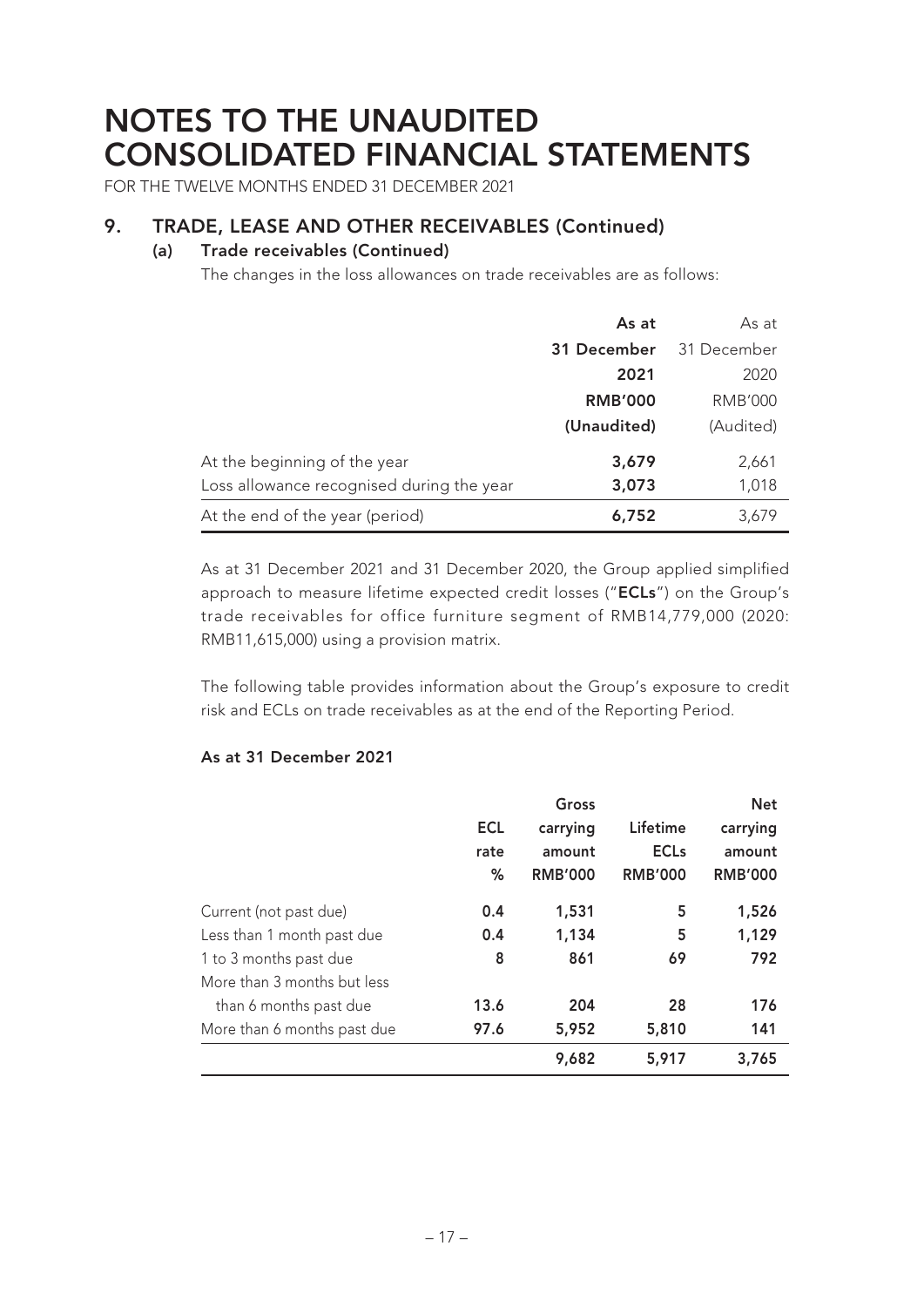FOR THE TWELVE MONTHS ENDED 31 DECEMBER 2021

### **9. TRADE, LEASE AND OTHER RECEIVABLES (Continued)**

#### **(a) Trade receivables (Continued)**

As at 31 December 2020

|                             |      | Gross          |                | Net            |
|-----------------------------|------|----------------|----------------|----------------|
|                             | ECL  | carrying       | Lifetime       | carrying       |
|                             | rate | amount         | <b>ECLs</b>    | amount         |
|                             | $\%$ | <b>RMB'000</b> | <b>RMB'000</b> | <b>RMB'000</b> |
| Current (not past due)      | 0.4  | 3,209          | 12             | 3,197          |
| Less than 1 month past due  | 0.4  | 830            | 3              | 827            |
| 1 to 3 months past due      | 8    | 3,650          | 292            | 3,358          |
| More than 3 months but less |      |                |                |                |
| than 6 months past due      | 13.6 | 493            | 67             | 426            |
| More than 6 months past due | 73.5 | 3,433          | 2,523          | 910            |
|                             |      | 11,615         | 2,897          | 8,718          |

As at 31 December 2021, the Group applied simplified approach to measure lifetime ECLs on (1) the Group's QAD receivables for office furniture segment of RMB1,546,000 using probability-default model. The ECL rate was 54.0% and the loss allowance as at the end of the Reporting Period was RMB835,000; and (2) the Group's trade receivables for data centre segment of RMB1,726,000 using probability-default model. Since ECLs were immaterial, no loss allowance was made during the Reporting Period.

#### **(b) Lease receivables**

The Group applied simplified approach to measure lifetime ECLs on the Group's lease receivables for data centre segment of RMB2,472,000 using probability-default model. Since ECLs were immaterial, no loss allowance was made during the Reporting Period.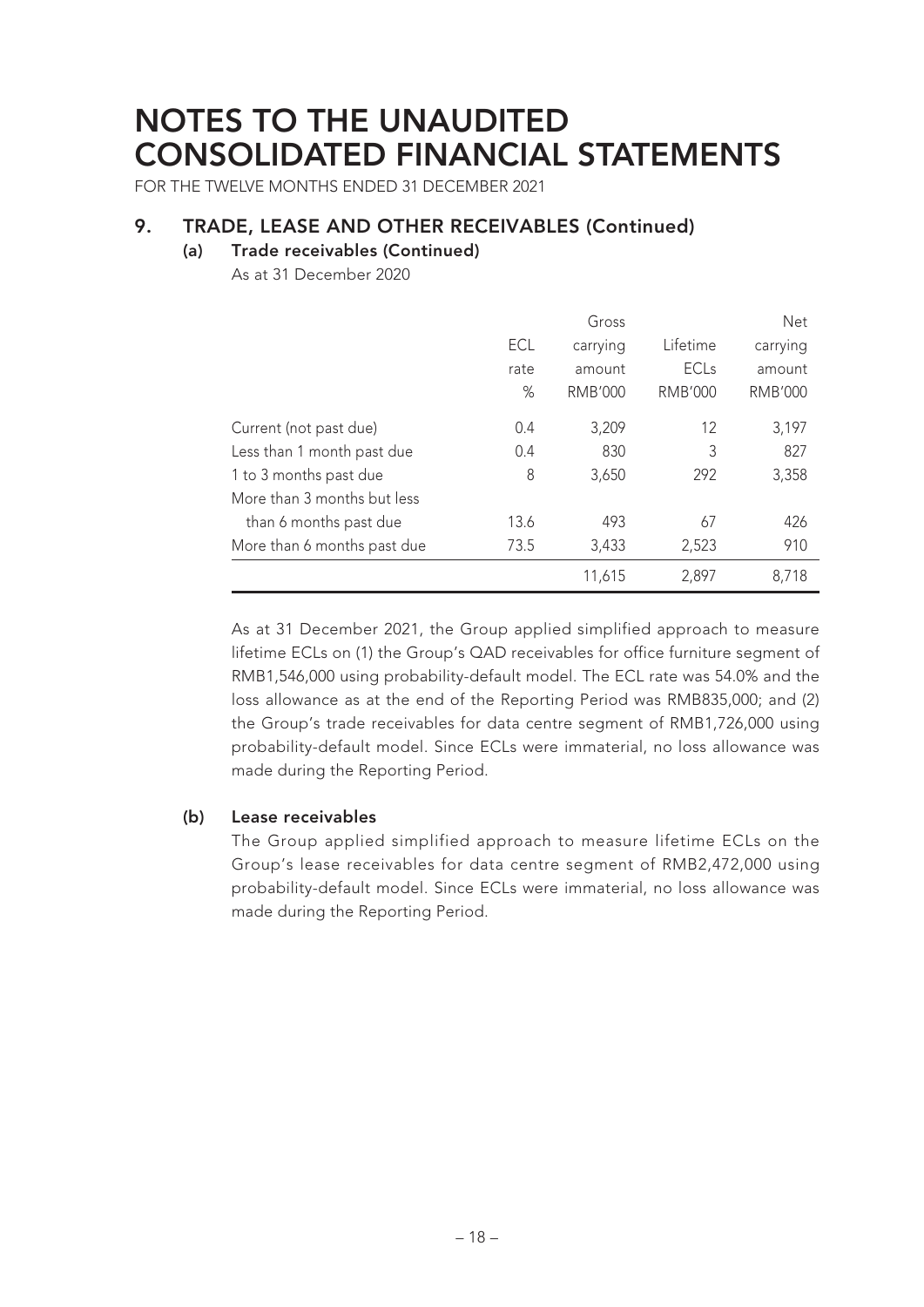FOR THE TWELVE MONTHS ENDED 31 DECEMBER 2021

### **9. TRADE, LEASE AND OTHER RECEIVABLES (Continued)**

#### **(c) Other receivables**

- (i) As at 31 December 2020, among the other receivables, two debt instruments at amortised cost of RMB5,000,000 and RMB5,000,000 with respective interest receivables of RMB103,000 and RMB46,000 were due from two financial institutions in the PRC. The balances were unsecured, interest-bearing at 7.6% per annum and repayable in six months.
- (ii) As at 31 December 2020, the Group applied general approach to measure ECLs on the Group's deposits and other receivables of RMB16,326,000 using probability-default model and made loss allowance of RMB497,000 during the year.
- (iii) As at 31 December 2021, among the other receivables, two debt instruments at amortised cost of RMB5,000,000 and RMB 5,200,000 with respective interest receivables of RMB294,582 were due from two financial institutions in the PRC. The balances were unsecured, interestbearing at 7.1% per annum and repayable in three months.
- (iv) As at 31 December 2021, the Group applied general approach to measure ECLs on the Group's deposits and other receivables of RMB17,122,000 using probability-default model and made loss allowance of RMB69,000 during the Reporting Period. Accumulated loss allowance amounted to RMB566,000.

#### **(d) Prepayments**

As at 31 December 2021, the prepayments of approximately RMB23,470,000 (2020: RMB29,546,000) were prepayments provided for the suppliers in respect of the purchase of raw materials or auxiliary furniture.

During the Reporting Period, the Group applied general approach to measure ECLs on the abovementioned prepayments using probability-default model and made loss allowance of RMB3,068,000 during the Reporting Period (2020: RMB nil).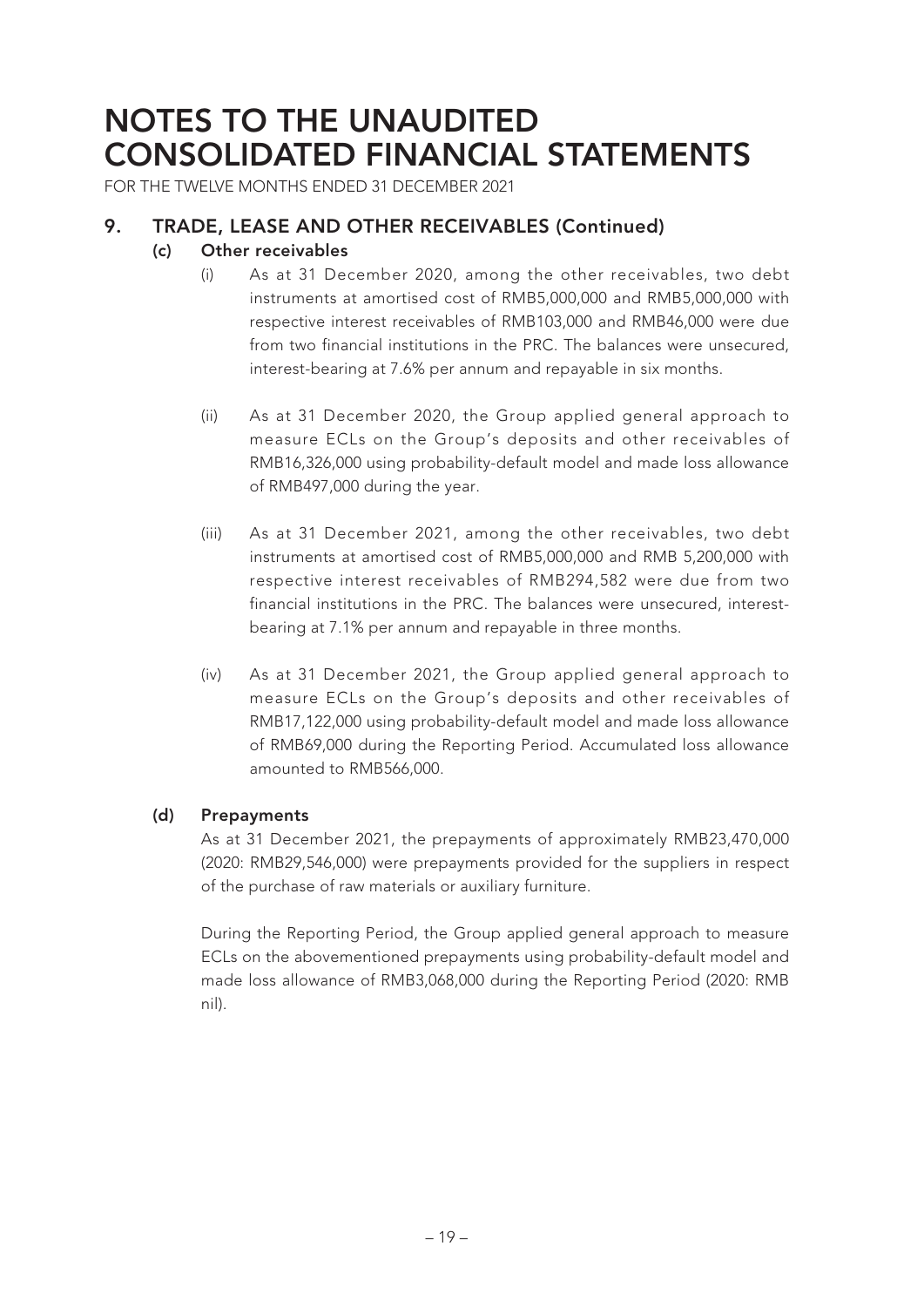FOR THE TWELVE MONTHS ENDED 31 DECEMBER 2021

### **10. TRADE AND OTHER PAYABLES**

|                                        | As at          | As at          |
|----------------------------------------|----------------|----------------|
|                                        | 31 December    | 31 December    |
|                                        | 2021           | 2020           |
|                                        | <b>RMB'000</b> | <b>RMB'000</b> |
|                                        | (Unaudited)    | (Audited)      |
| Trade payables (Note (a))              | 8,945          | 7,465          |
| Other payables and accruals (Note (b)) | 15,816         | 10,039         |
| Other tax payables                     | 3,765          | 3,652          |
|                                        | 28,526         | 21,156         |

#### **(a) Trade payables**

As of the end of the Reporting Period, the ageing analysis of the Group's trade payables, based on the invoice date, is as follows:

|                    | As at          | As at          |
|--------------------|----------------|----------------|
|                    | 31 December    | 31 December    |
|                    | 2021           | 2020           |
|                    | <b>RMB'000</b> | <b>RMB'000</b> |
|                    | (Unaudited)    | (Audited)      |
| Within 3 months    | 5,946          | 4,779          |
| More than 3 months | 2,999          | 2,686          |
|                    | 8,945          | 7,465          |

#### **(b) Other payables and accruals**

As at 31 December 2021, included in other payables is an amount due to the former registered owner of the Group's subsidiary of RMB5,665,000. The amount was unsecured, interest-free and repayable on demand (31 December 2020 : RMB 6,665,000). During the Reporting Period, the increase in other payables mainly comprised current account received and paid in respect of buildout project entrustment of the joint venture in a total of RMB4,719,000.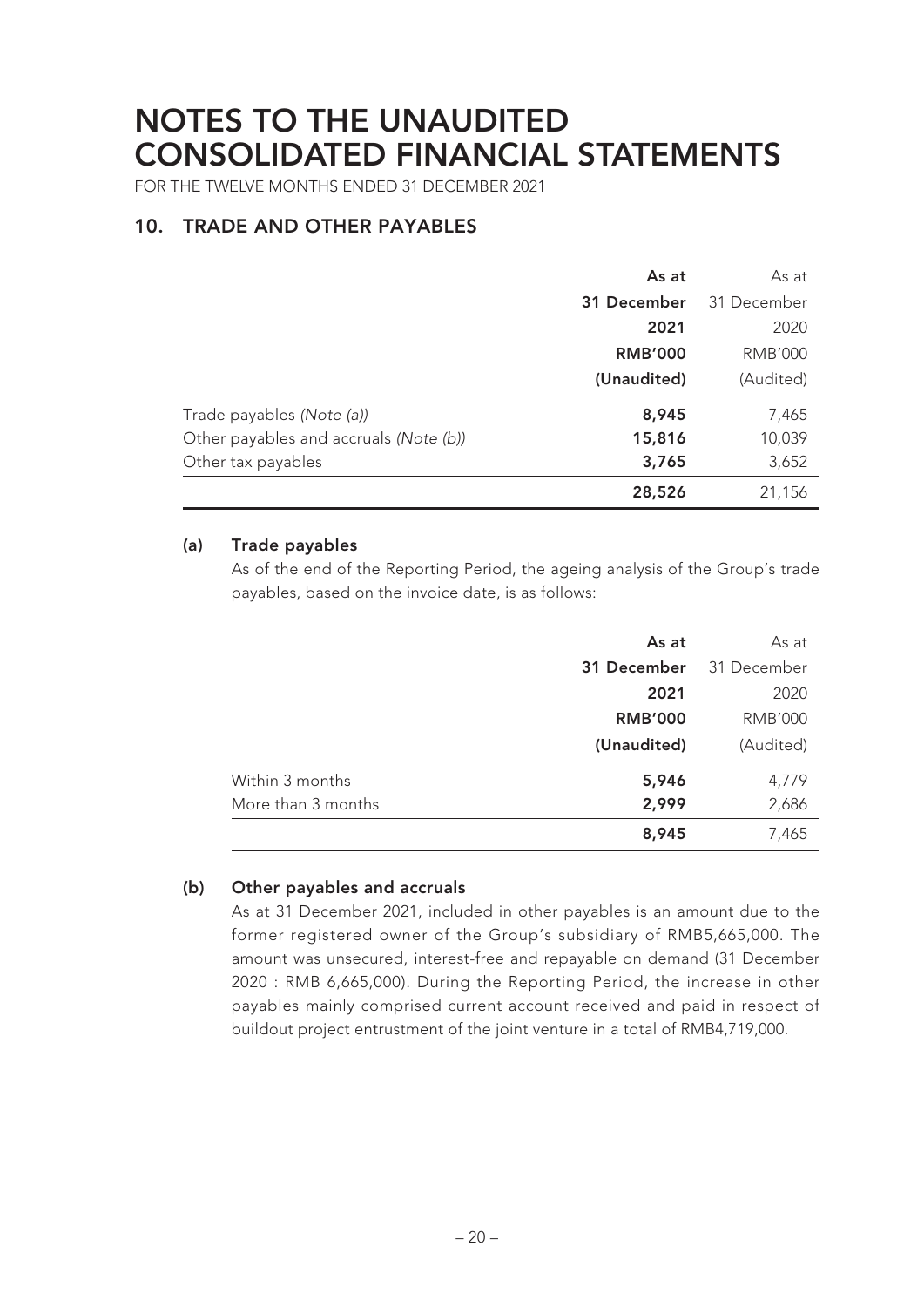### **BUSINESS REVIEW**

The Group is principally engaged in the manufacture and sale of furniture products and sells its products to the domestic PRC market with a large proportion of its sales derived from Sichuan province, Chongqing city and Guizhou province; the Group sells its products to its customers mainly through two major sales channels, namely participating in tenders and direct sales. The Group operates a sales office, Sichuan Greenland Furniture Co., Limited ("**Sichuan Greenland**"), in Chengdu city and a branch office, Chongqing Branch Office ("**Chongqing Branch Office**") of Sichuan Greenland, in Chongqing city.

In addition, the Group started to engage in data centre business in the PRC and Hong Kong from 2020. It aims to establish diversified operations and strive for stable revenue, which is a strategic deployment to strengthen the Group's ability to overcome the economic difficulties.

### **Manufacture and sale of furniture products business**

For the twelve months ended 31 December 2021, the Group's sales revenue from manufacture and sale of furniture products segment decreased by approximately 12.3% as compared to the same period last year. The impact of the novel coronavirus epidemic, which is still ravaging the world, has exceeded our previous expectations and the furniture industry is facing further reshuffle as there is a slowdown in the commercial real estate investment. As the majority of deliveries during the same period last year were for sales orders placed prior to the previous year's epidemic and there were more substantial sales orders, it was less affected by the novel coronavirus epidemic; during the Reporting Period, as the majority of potential customers were cautious in purchasing or postponing the replacement of furniture products, resulting in fewer new sales orders being signed, thus affecting product deliveries and revenue during the Reporting Period. At the same time, the Group continued to compete for more furniture orders at lower product prices to maintain effective operations.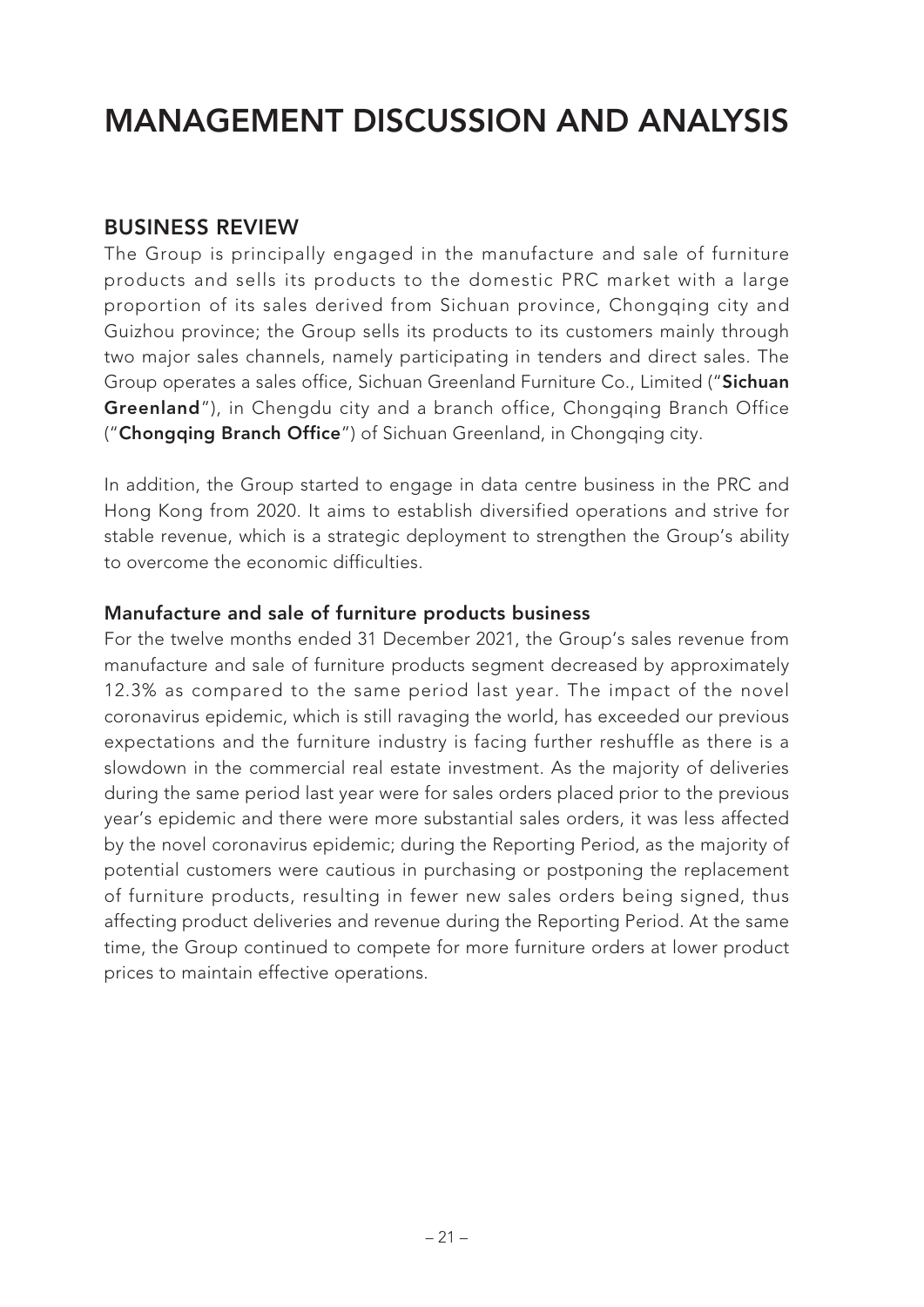### **Data centre business**

During the Reporting Period, the Group's revenue from the data centre segment decreased by approximately 4.1% as compared to the same period last year. Although the current revenue from the data centre segment is mainly the rental income from server rack rentals, the business is relatively stable. However, due to the pessimistic sentiment of the two-year-long COVID-19 pandemic, some customers' leases were not renewed upon expiry and new customers were unable to make up for revenue lost from the existing customers. It is now actively sourcing new customers, with each business being progressed steadily. In addition, the Group's subsidiary (Beijing Wannuotong Technology Company Limited, hereinafter referred to as "**WNT**") entered into the Buildout Management Agreement with a cooperating party on 1 June 2021 to commence engineering and management service as construction manager for buildout construction works and started to recognise the profit of the relevant business according to the progress of the buildout management project. In addition, one-off legal and professional fees of approximately RMB2.6 million incurred from the signing of the agreement significantly affected the results performance of the data centre segment. During the Reporting Period, apart from the amortisation expense of intangible assets of approximately RMB5.6 million, data centre segment has contributed approximately RMB23.7 million to the Group's revenue (approximately RMB24.7 million for the same period last year) and approximately RMB2.1 million to the Group's profit before income tax (approximately RMB1.7 million for the same period last year).

During the Reporting Period, the Group recorded a revenue of approximately RMB74.3 million, representing a decrease of approximately RMB8.1 million or approximately 9.9% as compared to the same period last year. During the Reporting Period, the Group recorded a loss of approximately RMB39.4 million, as compared with the loss of approximately RMB27.0 million recorded by the Group for the same period last year.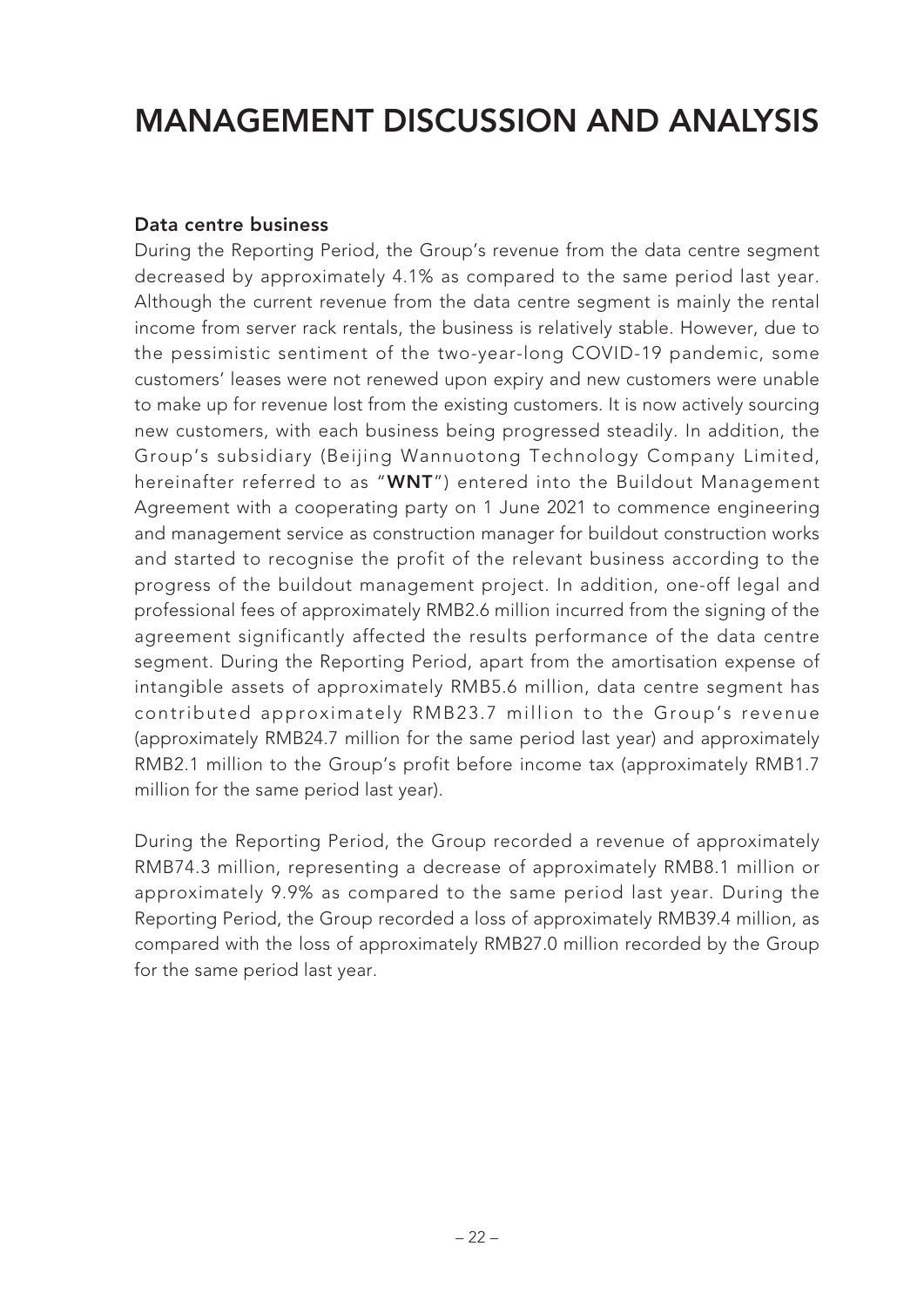The increase in loss was mainly because: during the Reporting Period, manufacture and sale of furniture products segment recorded a revenue of approximately RMB50.6 million, representing a decrease of approximately RMB7.1 million or approximately 12.3% as compared to the same period last year, and the gross profit margin was under further pressure as the Group continued to compete for more furniture orders at lower product prices to maintain effective operations during the Reporting Period, combining to result in the decrease of gross profit by approximately RMB1.7 million as compared to the same period last year. Excluding the data centre segment, the Group's business position was as follows: (1) other income decreased by approximately RMB1.5 million as compared to the same period last year; and (2) administrative and other expenses increased by approximately RMB9.7 million as compared to the same period last year, mainly attributable to: (i) the recognition of equity-settled share-based payment expenses of approximately RMB11.8 million as the Company granted the Share Option Deed; (ii) a significant increase in the Group's provision for ECLs as compared to the same period last year; (iii) an increase in finance costs of approximately RMB1.3 million as compared to the same period last year; and (iv) a decrease in selling and distribution expenses of approximately RMB0.7 million as compared to the same period last year. Contribution from the data centre segment to the Group's profit before income tax increased by approximately RMB1.1 million as compared to the same period last year, offsetting the increase in part of the Group's loss.

#### **Prospects**

Looking forward, given the ever-evolving COVID-19 pandemic, majority of customers adopted a wait-and-see attitude or postponed the purchase schedule, the furniture market as a whole is still weak. The Company's current primary goal is to try its best to maintain effective operations by, including but not limited to, continuing to compete for more furniture orders at lower product prices. Nevertheless, the Group will continue to maintain its investment in product technology research and development year by year and continue to improve its product design, in order to attract new customers and retain long-term customers. The Group is still confident to leverage its strengths to further consolidate the Southwest China market, and expand beyond the Southwest China market when the conditions are appropriate.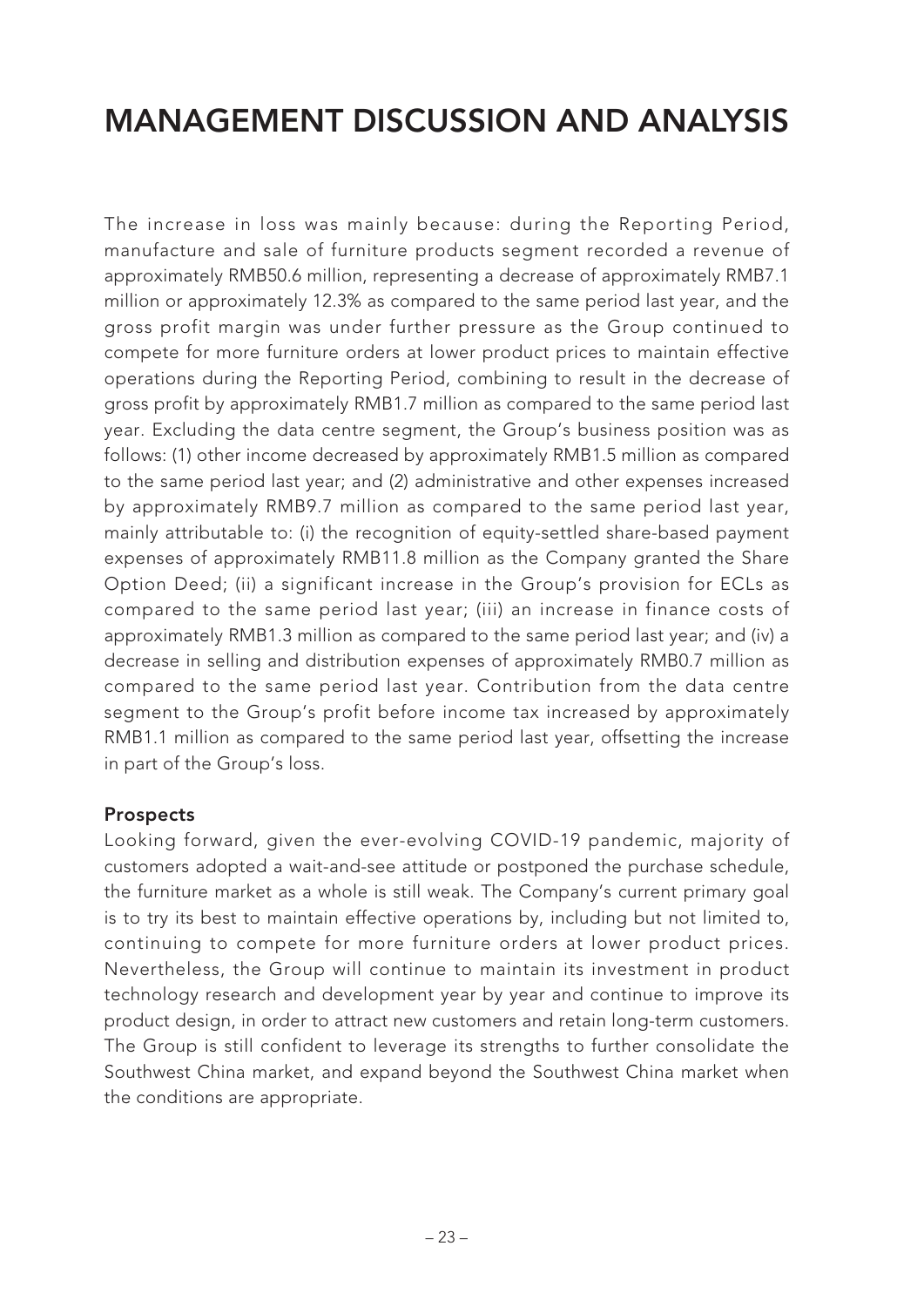In addition, on 1 June 2021, WNT entered into the Buildout Management Agreement with a cooperating party, allowing the Group to further develop its data centre business networks in the PRC with new income sources over the forthcoming years. The related experience and expertise shall form part of the Group's track record and will open up more business opportunities for the Group.

On 2 June 2021, the Company (as lender) and Mega Data Investment Limited ("**SPV**", as borrower) entered into a conditional loan agreement in relation to a loan of up to RMB100,000,000 (HK\$ equivalent) in total in two tranches.

Details of the aforesaid Buildout Management Agreement and SPV Loan Agreement are set out in the announcement dated 2 June 2021 and the circular dated 16 July 2021 of the Company.

The Directors consider that the entering into of the aforesaid SPV Loan Agreement offers the Group a good business opportunity to have stable interest income, and the Buildout Management Agreement will enhance the earning ability of the Group in the future. As the project progressed, the Group is optimistic about the outlook of the profit contribution associated with the buildout management project, and it contributes positively to the earnings and assets of the Group for the forthcoming years.

We will continue to actively seek and explore more good opportunities for development, and believe that our entry into the data centre business will enable the Group to maximise its corporate value for the benefit of our shareholders.

### **FINANCIAL REVIEW Revenue**

During the Reporting Period, the Group achieved a revenue of approximately RMB74.3 million, representing a decrease of approximately RMB8.1 million or approximately 9.9% as compared to the same period last year. Of which: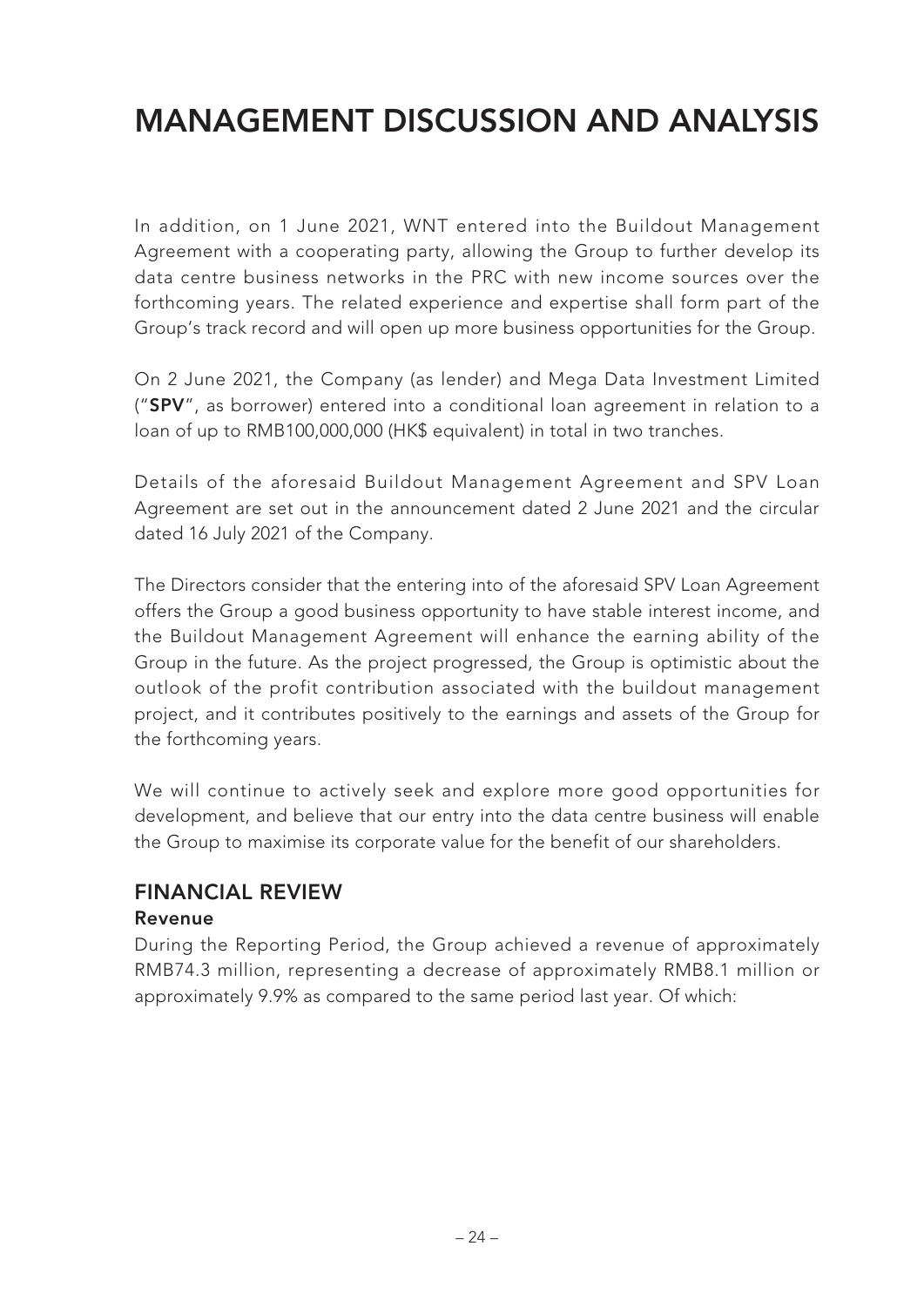**Manufacture and sale of furniture products segment**: during the Reporting Period, the Group achieved a revenue from sales of furniture products of approximately RMB50.6 million, representing a decrease of approximately RMB7.1 million or approximately 12.3% as compared to the same period last year, which was mainly attributable to the facts that:

- (i) Revenue from Guangdong Province decreased by approximately RMB4.7 million or 97.6% as compared to the same period last year, mainly due to the realisation of revenue of approximately RMB4.8 million from a newly contracted financial institution customer during the same period last year, as most of the orders from this customer were delivered and revenue was realised before the Reporting Period, resulting in the realisation of revenue of only approximately RMB0.12 million from this customer during the Reporting Period; revenue from Beijing and Zhejiang Province increased by approximately RMB0.9 million and RMB0.5 million respectively during the Reporting Period, which compensated to a certain extent for the decrease in revenue from manufacture and sale of furniture products segment;
- (ii) Revenue from the five southwestern provinces and regions such as Sichuan and Chongqing increased slightly by approximately RMB0.1 million or 0.2% as compared to the same period last year. During the Reporting Period, revenue from Sichuan Province and Chongqing City increased by 5.5% and 2.7% respectively as compared to the same period last year, but all three other provinces and regions in Southwest China experienced larger revenue declines as compared to the same period last year, among which, revenue from Guizhou Province, Yunnan Province and Tibet Region decreased by 50.6%, 70.8% and 15.9% respectively as compared to the same period last year. The revenue growth of Sichuan Province was mainly attributable to the Company's adaptation to local conditions and its focus on local cultivation in Sichuan. During the Reporting Period, five new major customers in Sichuan Province realised a total revenue of approximately RMB15.6 million. Due to the large sales base in Sichuan Province and Chongqing City, the amount of revenue growth slightly exceeded the sales decline in the other three provinces and regions and achieved a year-on-year growth; and
- (iii) Revenue from Chongqing Branch Office was approximately RMB4.1 million during the Reporting Period, representing a decrease of approximately RMB3.6 million or 46.3% as compared to the same period last year. Due to very weak sales demand and fierce competition, revenue from this branch office has declined rapidly since the second quarter and the Company is trying to reverse the unfavourable situation as soon as possible.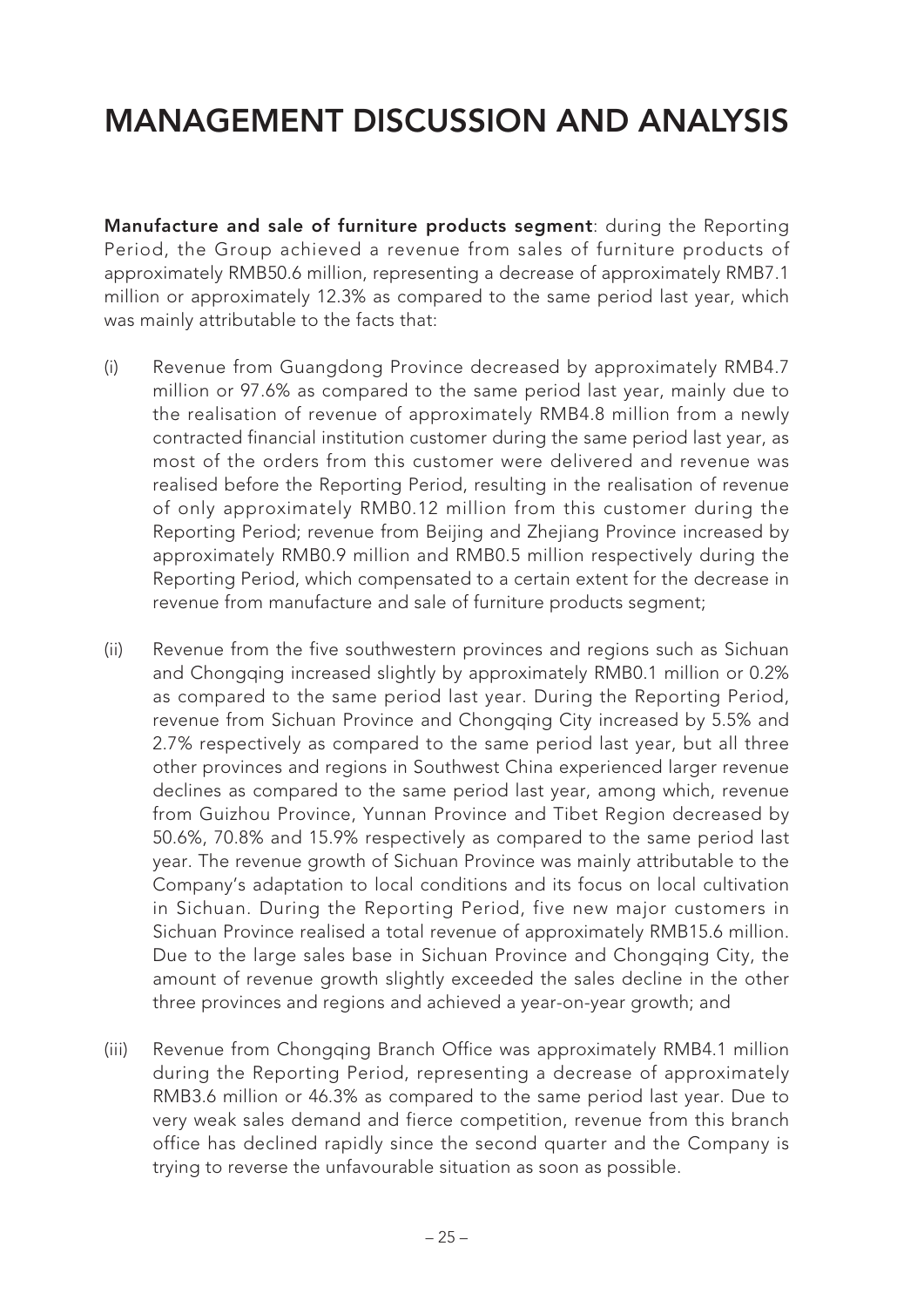**Data centre segment:** Data centre segment realised a revenue of approximately RMB23.7 million during the Reporting Period, representing a decrease of approximately RMB1.0 million or approximately 4.1% as compared to the same period last year. In order to more reasonably reflect the data centre business, the income and cost of buildout management agreement service in this announcement were separated from "revenue" and "cost of sales" and presented in "net income from buildout management agreement service" under "other income" on the basis of its net income and cost, therefore, the revenue of the data centre only reflects the revenue of the existing business. Due to the impact of COVID-19 pandemic, some customers' leases were not renewed upon expiry and new customers were unable to make up for revenue lost from the existing customers, both of which were the main reasons for the slight decrease in revenue of the data centre segment.

### **Cost of sales**

Cost of sales mainly comprised (i) raw materials used for production; (ii) cost of products purchased; (iii) labour costs; and (iv) production or operation overheads such as depreciation, amortisation of intangible assets, utilities bills, maintenance fee and rent. The Group's cost of sales for the Reporting Period was approximately RMB71.7 million, representing a decrease of approximately RMB4.8 million or 6.3% over that of approximately RMB76.5 million for the same period last year. Of which:

**Manufacture and sale of furniture products segment**: cost of sales for the Reporting Period was approximately RMB47.9 million, representing a decrease of approximately RMB5.4 million or 10.2% as compared to the same period last year. Decrease in cost of sales was driven by the decrease in sales, but the decrease in cost of sales was smaller than the decrease in revenue, resulting in a larger decrease in gross profit margin. Based on the composition analysis of cost of sales, of which: (i) the cost of raw materials used and products purchased decreased by approximately RMB6.2 million (the direct write-off of inventory disposal loss was approximately RMB3.5 million for the same period last year, and the decrease in cost of sales was offset by the increase in the Group's provision for loss of inventories by approximately RMB2.4 million as compared to the same period last year); (ii) wages of production staff increased by approximately RMB0.5 million; and (iii) other production expenses increased by approximately RMB0.3 million.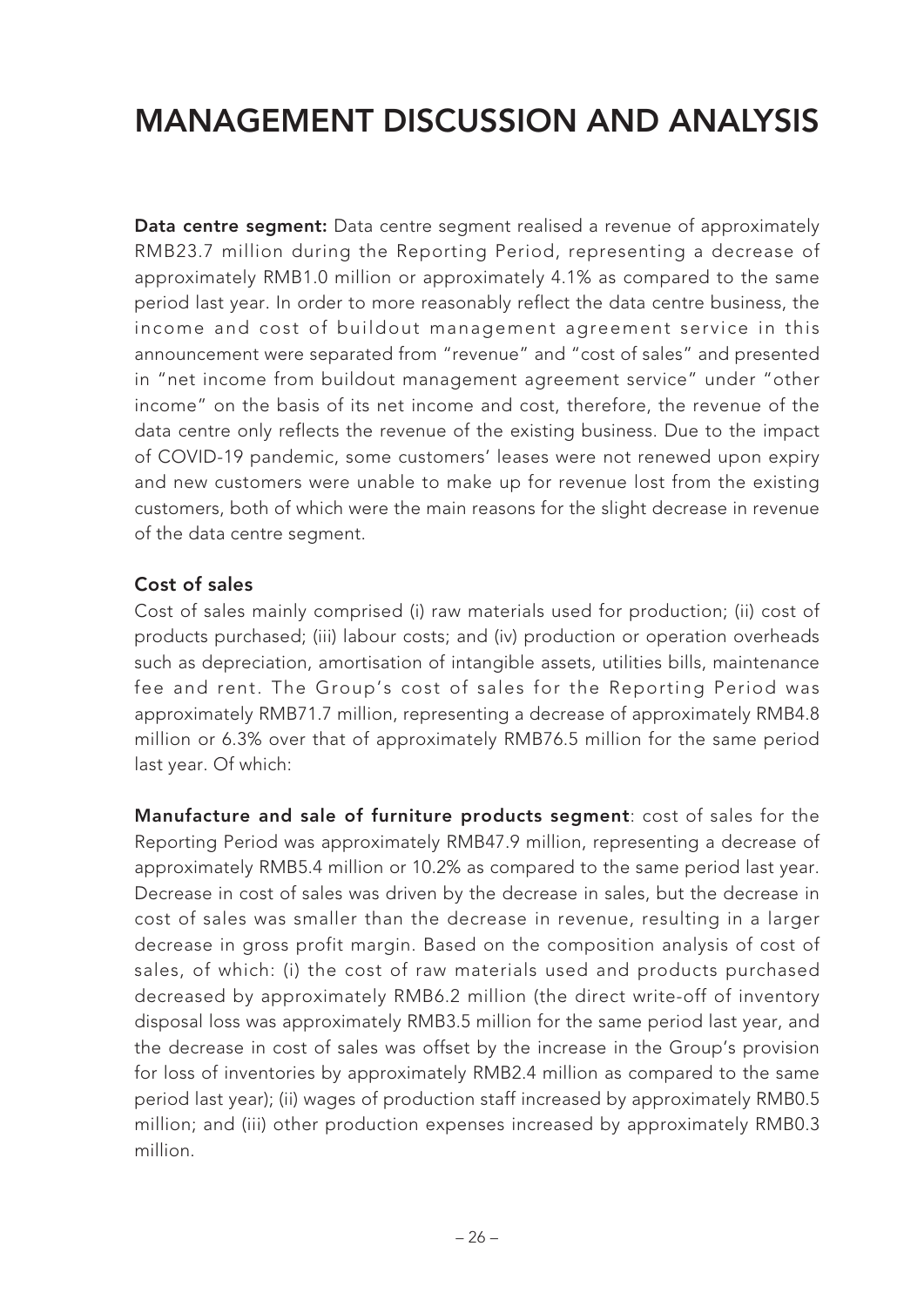**Data centre segment**: cost of sales for the Reporting Period was approximately RMB23.8 million, representing an increase of approximately RMB0.6 million or 2.6%, mainly due to the amortisation of the "intangible assets arising from the acquisition of the data centre" of approximately RMB5.6 million recorded as cost of sales, representing an increase of approximately RMB0.23 million as compared to the same period last year, followed by an increase in wages and other overhead costs. As mentioned above, the cost of sales of the data centre for the Reporting Period will no longer include the cost of buildout management agreement service.

#### **Gross profit**

Gross profit decreased to approximately RMB2.6 million for the Reporting Period from approximately RMB5.9 million for the same period last year. Of which:

**Manufacture and sale of furniture products segment**: gross profit for the Reporting Period decreased by approximately RMB1.7 million or 38.0% as compared to the same period last year. The gross profit margin of furniture products decreased from approximately 7.5% for the same period last year to approximately 5.3% for the Reporting Period. The decrease in gross profit margin was mainly attributable to: the decrease in cost of sales as a result of decrease in sales while the decrease in cost of sales was less than the decrease in revenue, resulting in a greater decrease in gross margin. As a result of the weakening of overall demand, intensified market competition and the impact of the novel coronavirus epidemic, customers have become more cautious in purchasing or replacing furnitures. The Group continues to compete for more orders at lower product prices in order to maintain effective operations.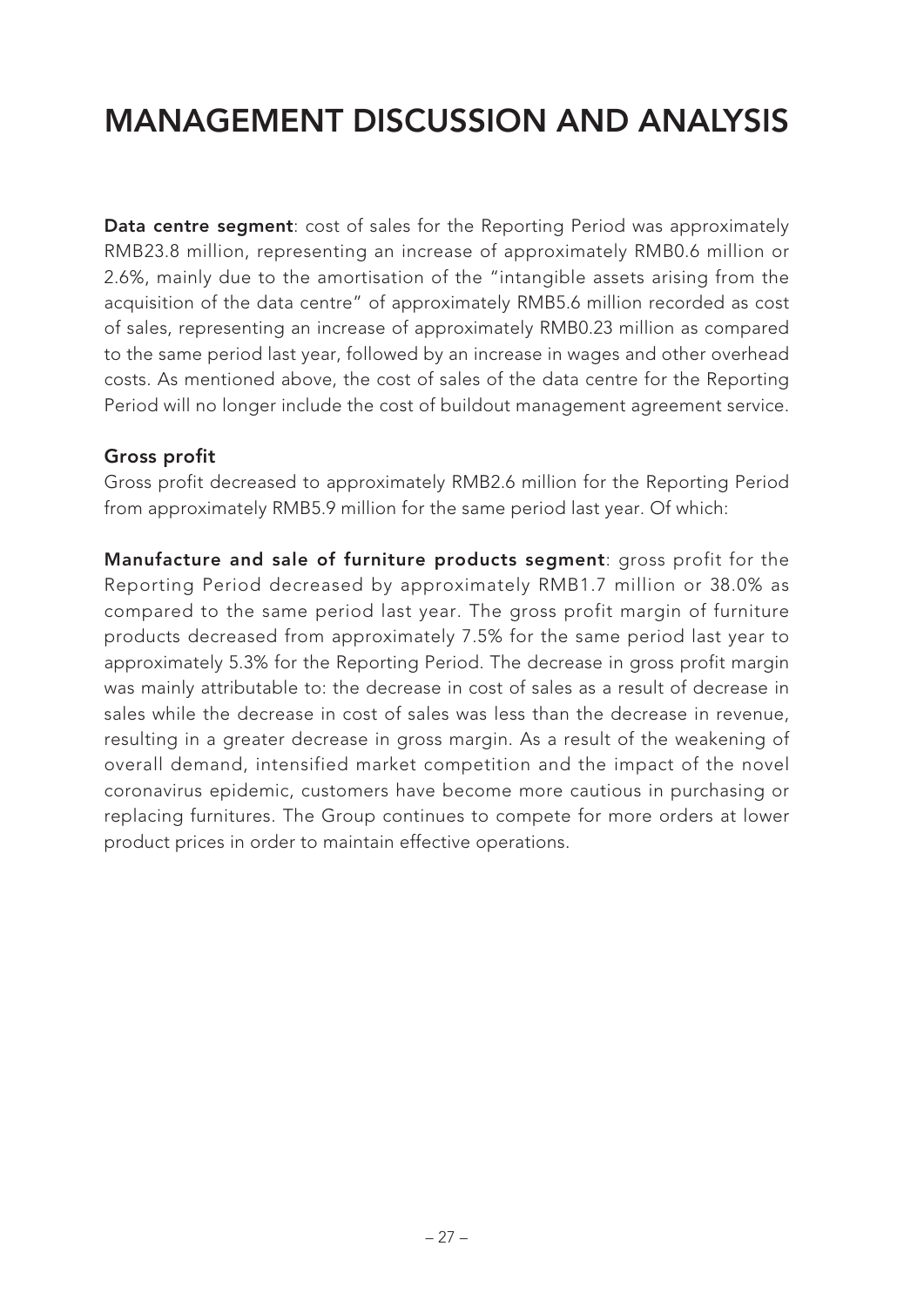**Data centre segment**: gross profit for the Reporting Period decreased by approximately RMB1.6 million or 106.1% as compared to the same period last year. The decrease in gross profit margin from approximately 6.2% for the same period last year to approximately -0.4% for the Reporting Period was mainly attributable to the fact that: (i) the amortisation of the "intangible assets arising from the acquisition of the data centre" of approximately RMB5.6 million was recorded as cost of sales in accordance with the auditors' opinion, representing an increase of approximately RMB0.23 million as compared to the same period last year; and (ii) the gross profit for the Reporting Period decreased as a result of a decrease in revenue of approximately RMB1.0 million as compared to the same period last year, as well as an increase in wages and other overhead costs.

#### **Administrative and other expenses**

During the Reporting Period, the Group's administrative and other expenses amounted to approximately RMB36.1 million, representing an increase of approximately RMB12.0 million or 49.8% from approximately RMB24.1 million for the same period last year. Of which: administrative and other expenses of the data centre segment amounted to approximately RMB5.7 million, representing an increase of approximately RMB2.3 million or 67.6% as compared to the same period last year. The increase was mainly attributable to one-off legal and professional fees of approximately RMB2.6 million incurred during the Reporting Period in relation to the Buildout Management Agreement and the SPV Loan Agreement and the decrease in daily office expenses. Excluding the administrative expenses incurred from the data centre segment, the Group's administrative and other expenses for the Reporting Period amounted to approximately RMB30.4 million, representing an increase of approximately RMB9.7 million or 46.9% as compared to the same period last year. The increase was mainly attributable to: (i) the recognition of equity-settled share-based payment expenses of approximately RMB11.8 million during the Reporting Period the Company granted the Share Option Deed; (ii) the increase in the Group's provision for ECLs as compared to the same period last year; (iii) the actual write-off of bad debt losses of approximately RMB3.0 million during the same period last year, whereas there was no such amount during the Reporting Period; (iv) the decrease in other expenses such as product research and development expenses and welfare expenses of approximately RMB2.3 million and RMB0.8 million respectively during the Reporting Period as compared to the same period last year. The increase in administrative expenses was partially offset by (iii) and (iv) above.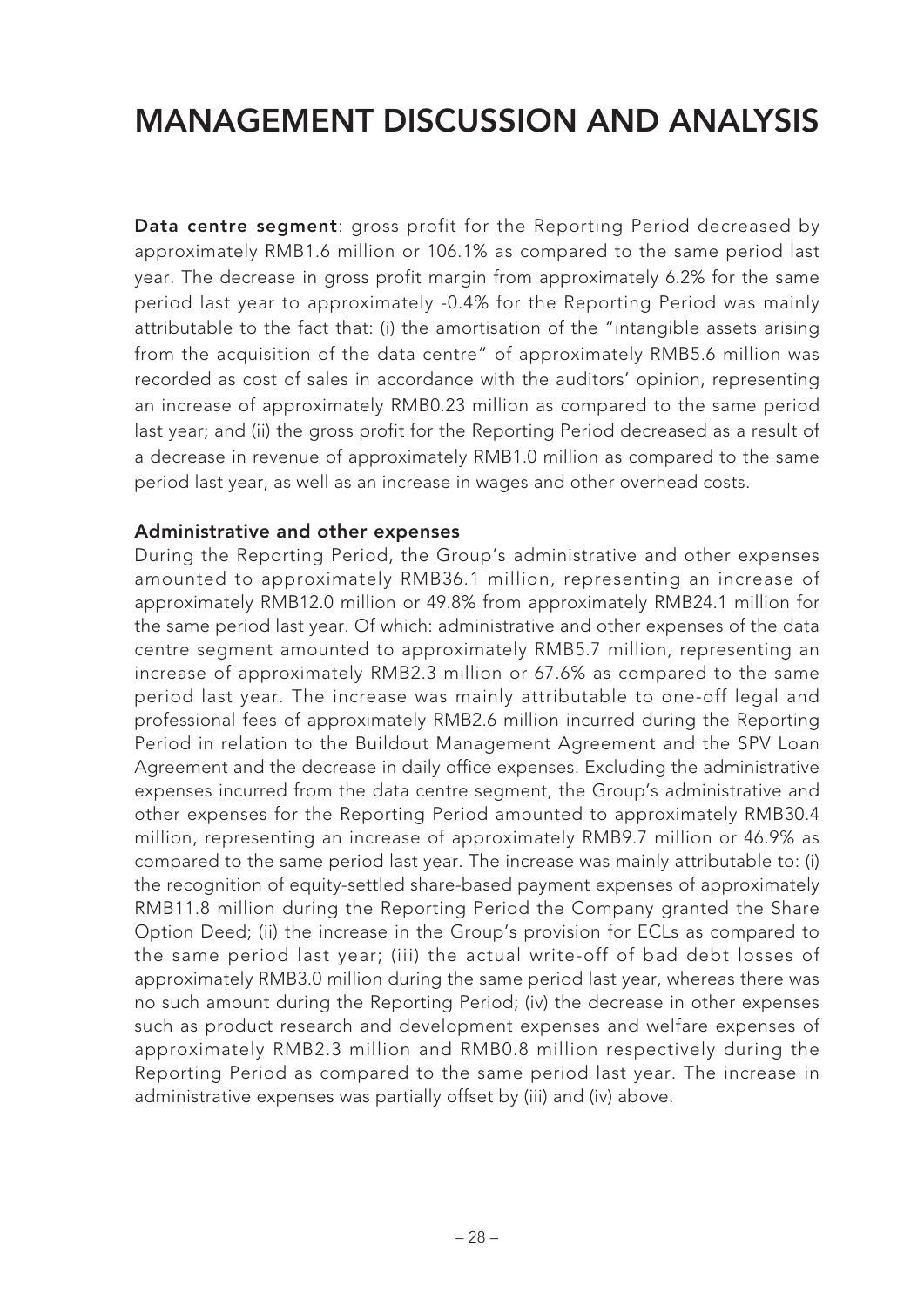### **Finance costs**

During the Reporting Period, the Group's finance costs amounted to approximately RMB5.0 million, while the finance costs were approximately RMB4.6 million for the same period last year, representing a year-on-year increase of approximately RMB0.4 million or 10.2%. The increase in the Group's finance costs was mainly attributable to: (i) the increase in interest expense arising from the issuance of convertible bonds payable by the Group of approximately RMB2.9 million as compared to the same period last year, mainly attributable to the completion of the placing of convertible bonds with an aggregate principal amount of US\$8 million on 6 August 2021, which incurred imputed interest expense of approximately RMB2.8 million as of the end of the Reporting Period, as detailed in note 14 to the consolidated financial statements; (ii) the adoption of the new HKFRS 16 on leases by the Group, in which lease commitments were recognised as liabilities and amortised as interest expense during the lease term, and interest expense from lease liabilities incurred during the Reporting Period decreased by approximately RMB0.9 million as compared to the same period last year; and (iii) the repayment of the liquidity loan obtained from China CITIC Bank on 4 January 2021, the interest expense incurred thereon decreased by approximately RMB1.6 million as compared to the same period last year, with (ii) and (iii) above offsetting the increase in finance costs.

#### **Income tax credit**

During the Reporting Period, the Group's income tax credit amounted to approximately RMB1.6 million, while the income tax credit was approximately RMB0.7 million for the same period last year. The income tax credit of the Group was due to: (i) the fact that during the Reporting Period, the majority of the Group's subsidiaries were loss-making for the corresponding reporting periods, except for individual subsidiaries for which corporate income tax was provided, while some of the subsidiaries recorded a profit which was not subject to income tax due to the compensation for the loss of the previous years; (ii) deferred tax credit in respect of the acquisition of date centre segment and the fair value adjustment of assets caused by the acquisition of subsidiaries in previous years.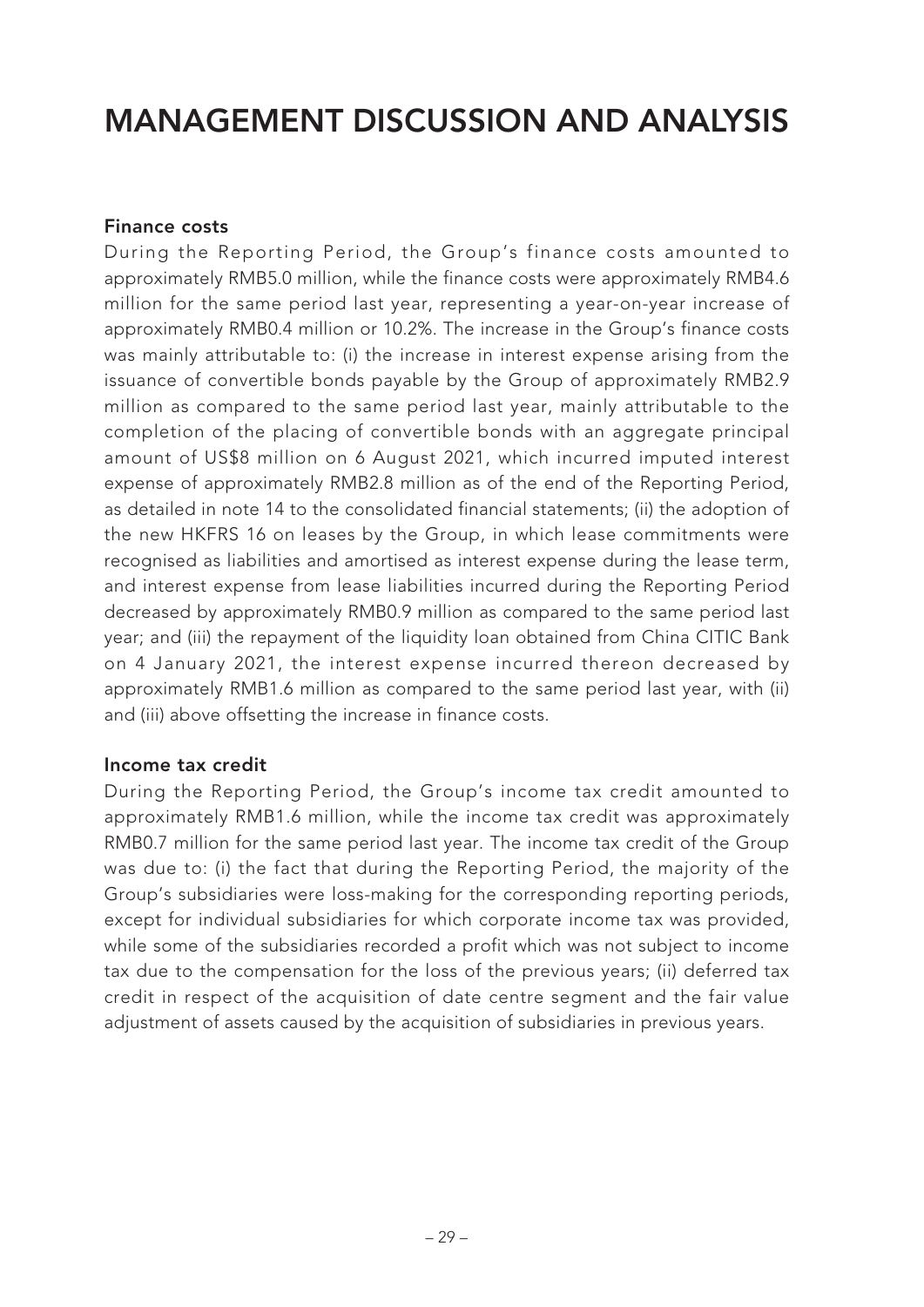## **LIQUIDITY AND FINANCIAL RESOURCES**

During the Reporting Period, the Group financed its operations by internally generated cash flow and net proceeds from the placing of convertible bonds under the general mandate. As at 31 December 2021, the Group had net current assets of approximately RMB63.5 million (31 December 2020: approximately RMB72.8 million) including bank balances and cash of approximately RMB45.5 million (31 December 2020: approximately RMB64.6 million). As at 31 December 2021, the Group did not have outstanding interest-bearing bank loan (31 December 2020: RMB30.0 million). As at 31 December 2021, the Group's current ratio (defined as the ratio of current assets to current liabilities) was approximately 2.5 (31 December 2020: approximately 2.1).

### **CAPITAL STRUCTURE**

As at 31 December 2021, the Group's total equity attributable to the owners of the Company amounted to approximately RMB146.7 million (31 December 2020: approximately RMB172.2 million). The Group's equity attributable to the owners of the Company includes share capital and capital reserve.

### **GEARING RATIO**

As at 31 December 2021, the gearing ratio (defined as total debt divided by total equity. Total debt represents all liabilities excluding contract liabilities, trade payables, tax payable, deferred tax liabilities and provision (if any)) amounted to approximately 0.58 (31 December 2020: approximately 0.42).

### **CONTINGENT LIABILITIES**

As at 31 December 2021, the Group was not aware of any material contingent liabilities or guarantees.

### **SIGNIFICANT INVESTMENTS HELD**

As of 31 December 2021, the Company did not hold any significant investments (same period last year: nil).

### **FOREIGN EXCHANGE EXPOSURE**

As the Group conducts its business transactions principally in RMB, the Group's exposure to foreign currency fluctuations is minimal. The Group was not a party to any foreign exchange hedging instrument as at 31 December 2021. However, the Group will review and monitor from time to time the risk relating to foreign exchange.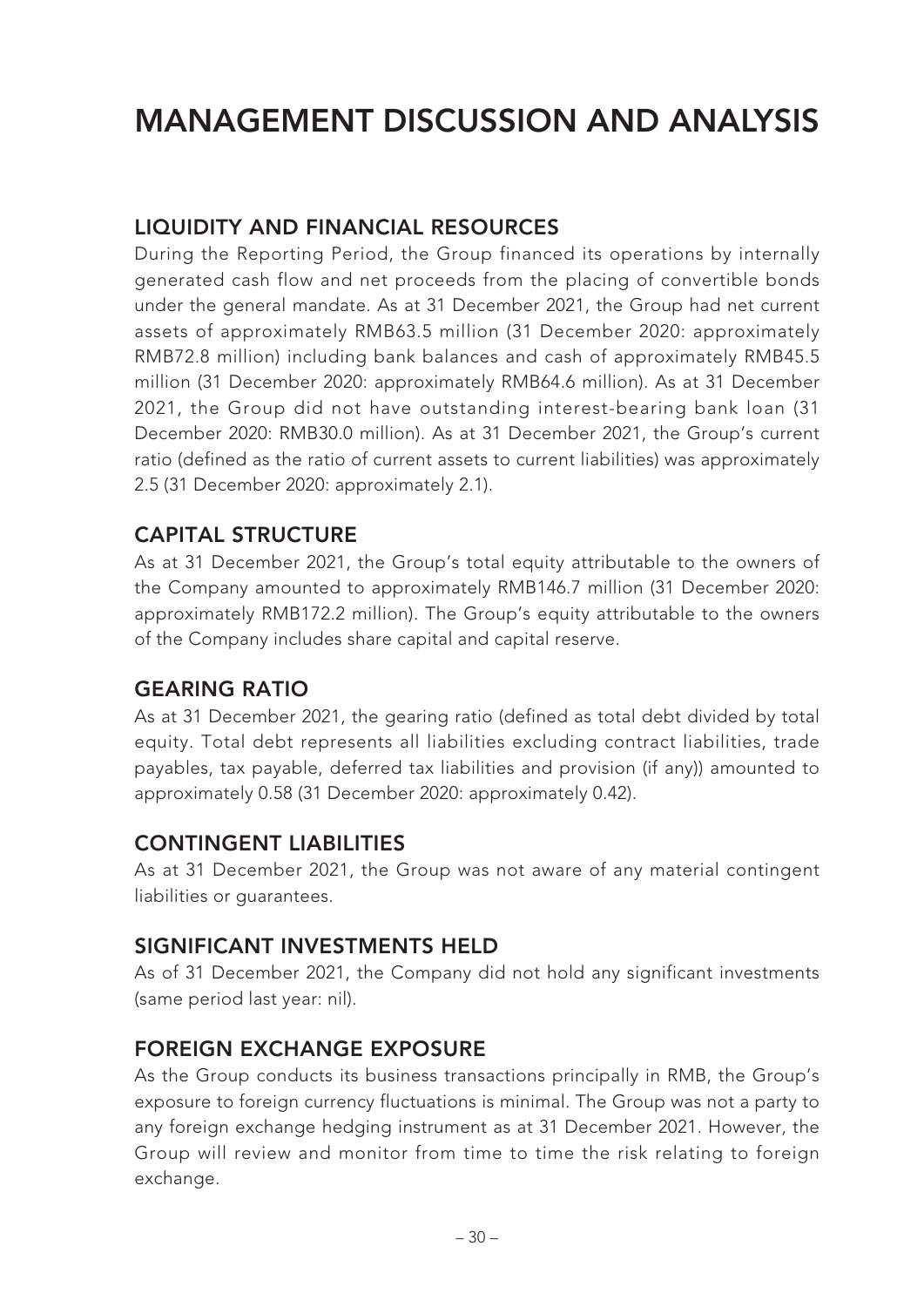### **EVENTS AFTER THE REPORTING PERIOD**

On 25 January 2022, the Company entered into an agreement (the "**Agreement**") with 東莞市耀邦集團有限公司 (Dongguan Yaobang Group Co., Ltd.\*) (the "**Borrower**"), pursuant to which the Company will provide pledges of a parcel of land and buildings located at Chengdu City, Sichuan Province, the PRC to assist the Borrower in obtaining of the financing from the bank(s) up to a maximum of RMB60,000,000. Pursuant to the Agreement, the borrower shall grant an exclusive management right to the Group to manage the data centre(s) to be owned or controlled by the Borrower and/or its associates and the Borrower shall also grant an exclusive right to the Group as its agent to procure the sale and/or lease of the relevant data centre rack(s) to customers, subject to the terms and conditions of the relevant contracts to be entered into by the parties. The entering into of the Agreement and the transactions contemplated thereunder constitutes a major transaction of the Company under Chapter 19 of the GEM Listing Rules and shall be subject to, among others, shareholders' approval at the EGM. Details of the Agreement are set out in the Company's announcement dated 25 January 2022.

Save as the above event, the Group did not have any events that should be disclosed but had not been disclosed.

### **INFORMATION ON EMPLOYEES**

As at 31 December 2021, the Group engaged a total of 197 employees (same period of 2020: 203) including the Directors. For the twelve months ended 31 December 2021, total staff costs amounted to approximately RMB13.2 million (same period of 2020: approximately RMB14.9 million). Remuneration (including employees' benefits) is maintained at an attractive level and reviewed on a periodic basis. Employees' salary and relevant benefits are determined on the basis of performance, qualification, experience, positions and the Group's business performance.

### **PLEDGE OF ASSETS**

The Group had repaid the working capital loan of RMB30.0 million (loan term: one year) obtained from China CITIC Bank on 4 January 2021. The above loan was secured by the land use rights and property of the production facilities in Chengdu City and the pledged security for the above loan was released simultaneously from the day of repayment. Other than the above event after the Reporting Period, the Group had no asset pledge agreement.

\* For identification purpose only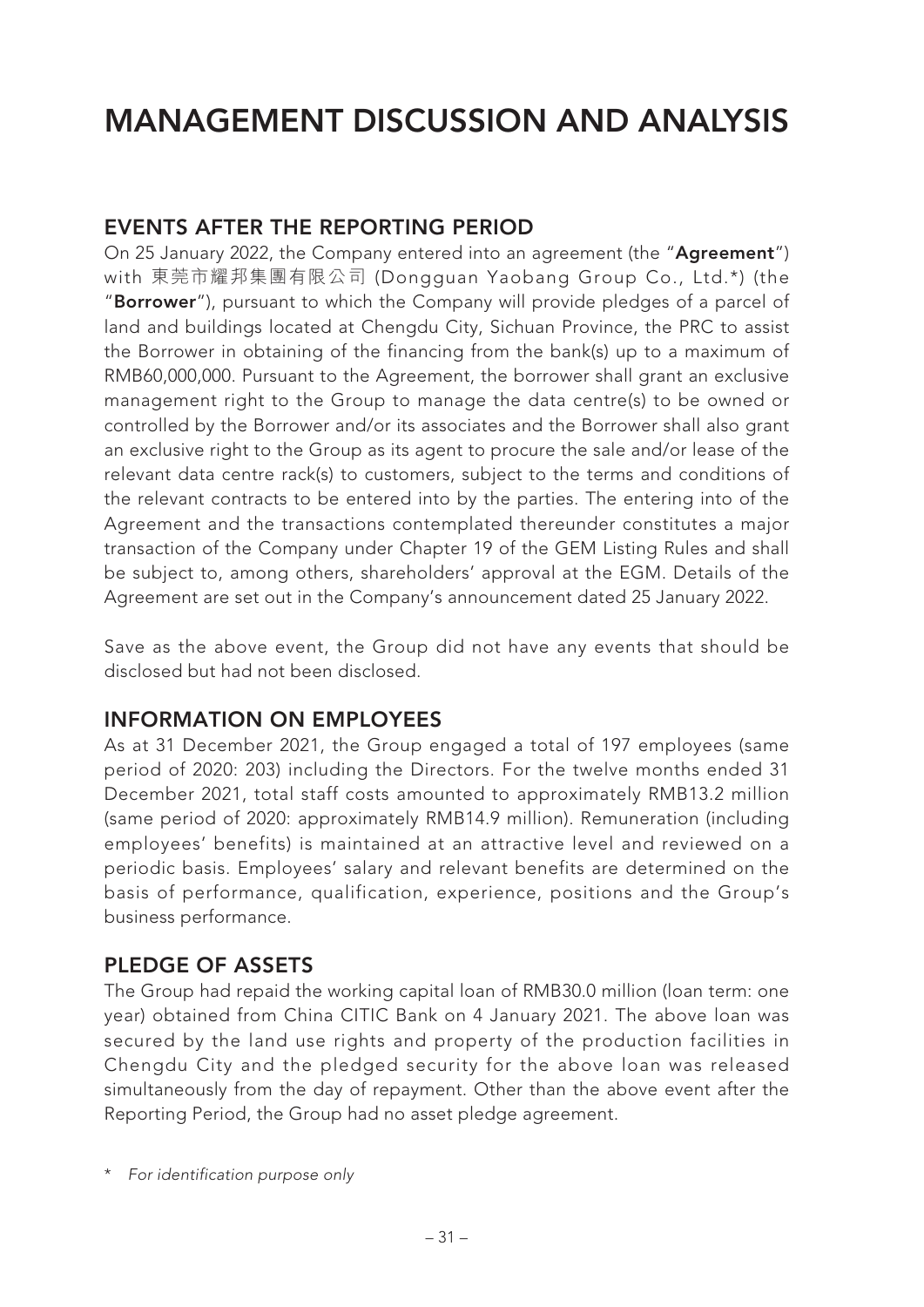# **OTHER INFORMATION**

### **FUTURE PLANS FOR MATERIAL INVESTMENTS OR CAPITAL ASSETS**

As at 31 December 2021, the Group did not have any future plans for material investments or capital assets.

### **MATERIAL ACQUISITIONS AND DISPOSALS OF SUBSIDIARIES AND AFFILIATED COMPANIES**

For the twelve months ended 31 December 2021, the Group did not have any material disposals and acquisitions of subsidiaries and affiliated companies.

### **SHARE OPTION SCHEME**

Save as disclosed in Note 13 to the financial statements, as of 31 December 2021, no share option was granted, exercised, cancelled or lapsed pursuant to the Share Option Scheme.

### **AUDIT COMMITTEE**

The Company established the Audit Committee (the "**Audit Committee**") on 19 December 2016 with written terms of reference. The full terms of reference setting out details of duties of the Audit Committee is available on the websites of the Stock Exchange and the Company.

The Audit Committee comprises three independent non-executive Directors, namely Mr. Chan Wing Kit, Ms. Cao Shao Mu and Mr. Kwok Sui Hung. Mr. Chan Wing Kit is the chairman of the Audit Committee.

The Audit Committee has reviewed the Group's unaudited consolidated financial statements for the twelve months ended 31 December 2021. The Audit Committee is of the view that the unaudited consolidated results are in compliance with the applicable accounting standards, the GEM Listing Rules and other legal requirements, and that the sufficient disclosure was made.

### **SECURITIES TRANSACTIONS BY DIRECTORS**

The Company has adopted Rules 5.48 to 5.67 of the GEM Listing Rules as its own code of conduct ("**Code of Conduct**") regarding securities transactions by the Directors. The Company has confirmed, having made specific enquiry of the Directors, that all the Directors have complied with the Code of Conduct throughout the twelve months ended 31 December 2021 and up to the date of this announcement.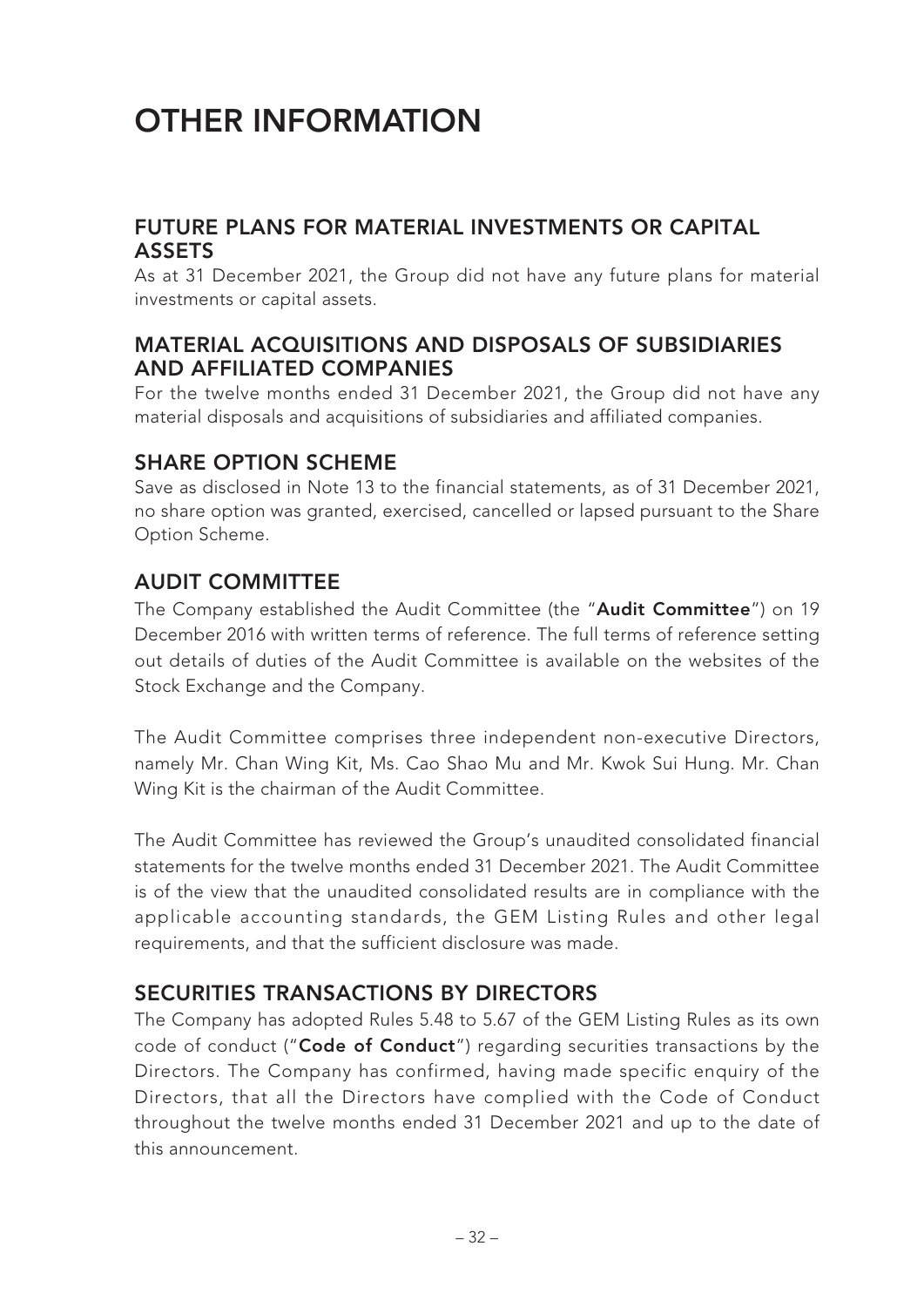# **OTHER INFORMATION**

## **CHANGE IN INFORMATION OF DIRECTORS**

On 29 March 2021, the board of directors of the Company announced the appointment of Mr. Ma as an executive director and compliance officer of the Company with effect on 1 April 2021, primarily responsible for finance and compliance of the Group. Mr. Yi, an executive director and Chief Executive Officer of the Company, resigned from the position of compliance officer in order to focus his efforts on the Company's business on the same date.

With the passing at the extraordinary general meeting on 2 August 2021, Mr. Lai has been appointed as an executive Director with immediate effect. Mr. Lai has entered into a service agreement with the Company for a term of three years and is subject to retirement by rotation and re-election in accordance with the articles of association of the Company and the GEM Listing Rules.

Saved for the aforesaid change, for the twelve months ended 31 December 2021, there was no change in the information of Directors required to be disclosed pursuant to Rule 17.50A(1) of the GEM Listing Rules.

### **PURCHASE, SALE OR REDEMPTION OF LISTED SECURITIES**

During the period from the Listing Date to the Reporting Period, the Company did not redeem any of its shares, and neither the Company nor any of its subsidiaries have bought or sold any shares of the Company.

### **CORPORATE GOVERNANCE PRACTICES**

The Group is committed to ensuring high standards of corporate governance and business practices. The Company's corporate governance practices are based on the Corporate Governance Code (the "**CG Code**") as set out in Appendix 15 of the GEM Listing Rules. During the period from the Listing Date to the Reporting Period, the Company has complied with the applicable code provisions of the CG Code.

> By order of the Board **Zhi Sheng Group Holdings Limited Yi Cong** Executive Director

Hong Kong, 11 February 2022